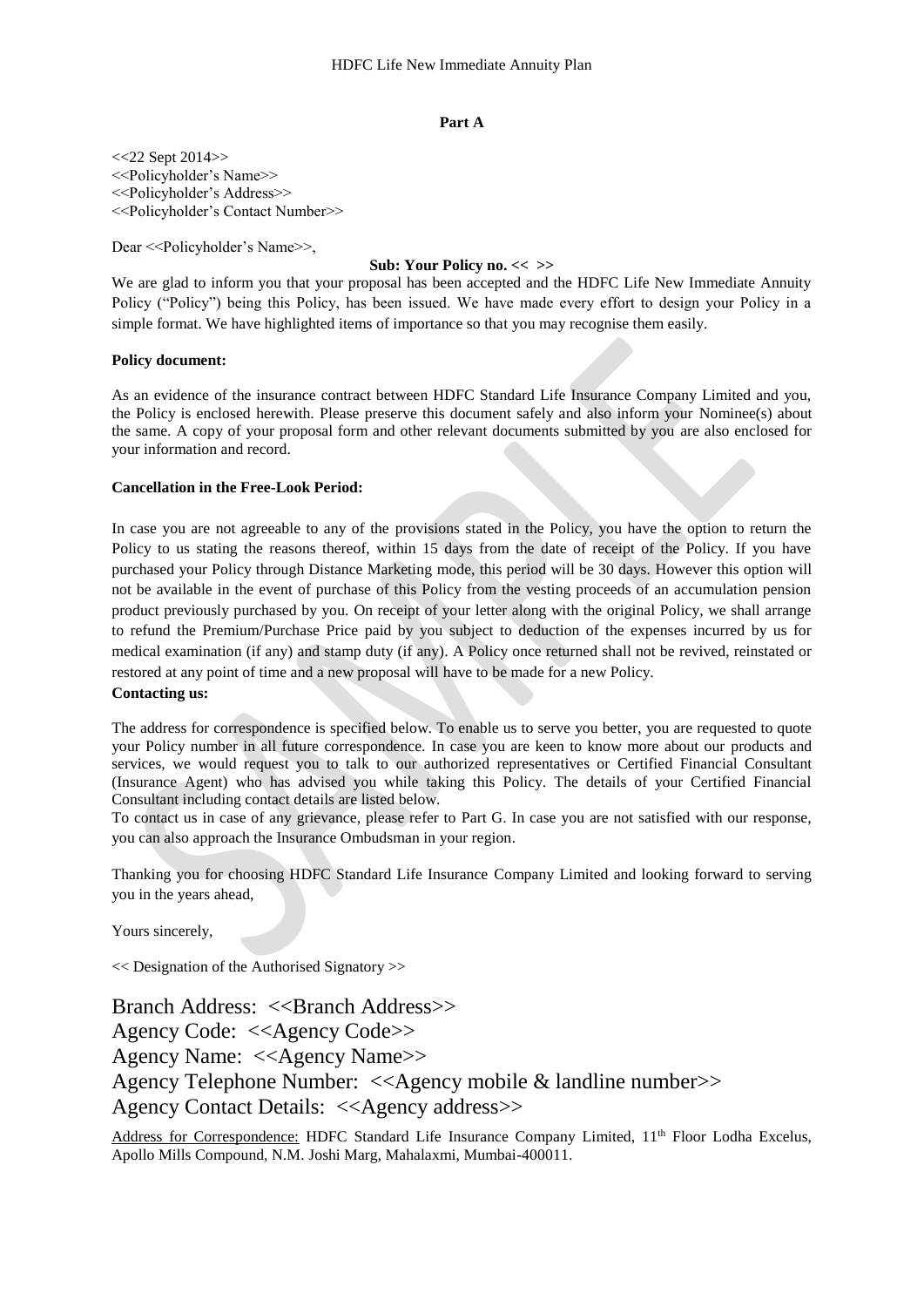Registered Office: HDFC Standard Life Insurance Company Limited, Lodha Excelus, 13<sup>th</sup> Floor, Apollo Mills Compound, Mahalaxmi, Mumbai- 400 011. Helpline number: 18602679999 (Local charges apply)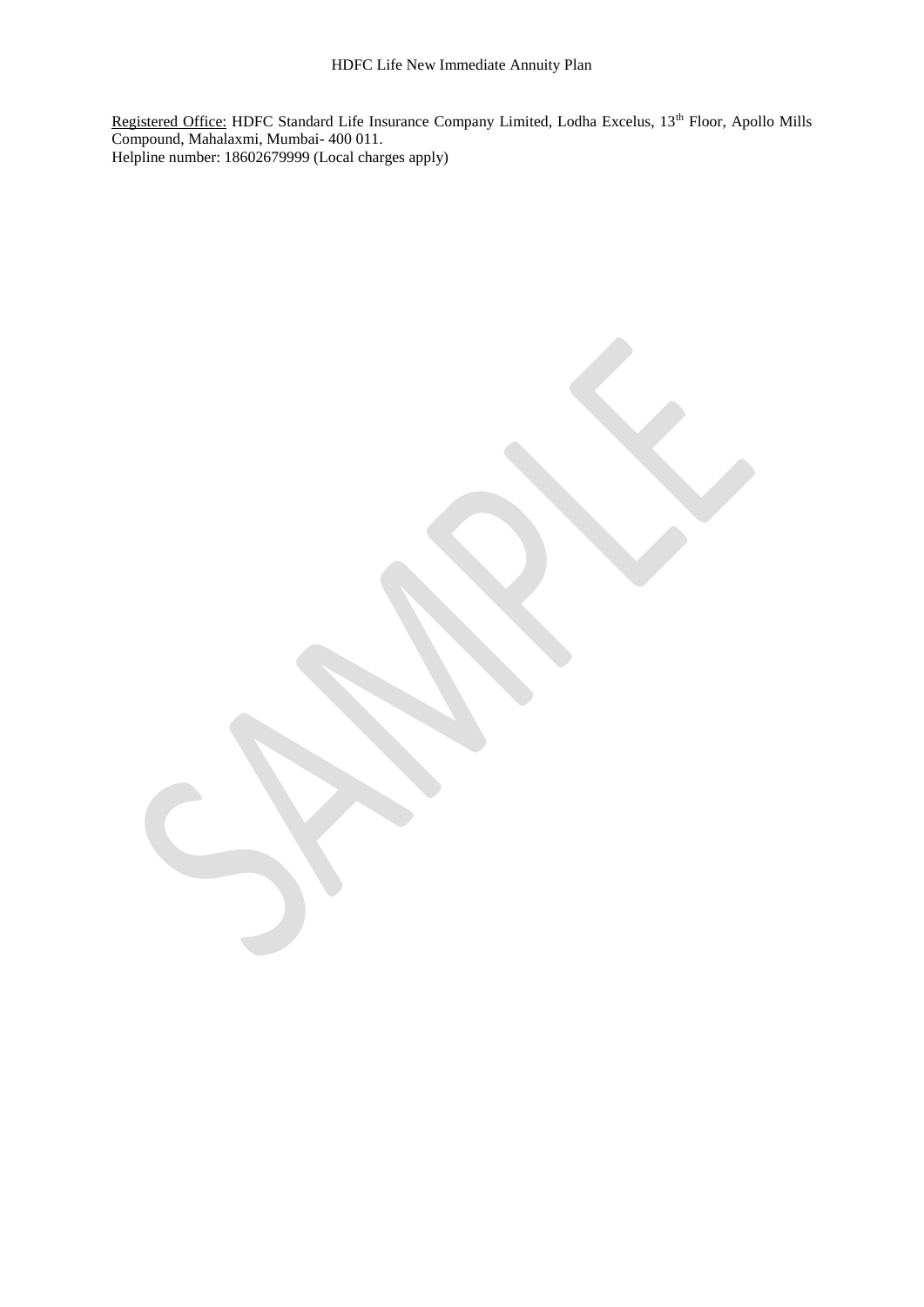# **POLICY DOCUMENT- HDFC Life New Immediate Annuity**

#### **Unique Identification Number: <<101N084V04>>**

Your Policy is a single premium non-participating and non linked annuity policy. This document is the evidence of a contract between HDFC Standard Life Insurance Company Limited and the Annuitant as described in the Policy Schedule given below. This Policy is based on the Proposal made by the within named Annuitant and submitted to the Company along with the required documents, declarations, statements, and other information received by the Company from the Annuitant or on behalf of the Annuitant. This Policy is effective upon receipt and realisation, by the Company, of the consideration payable as Premium/Purchase Price under the Policy. This Policy is written under and will be governed by the applicable laws in force in India and all Premium/Purchase Price and Benefits are expressed and payable in Indian Rupees.

# **POLICY SCHEDULE**

**Policy number: << >>**

**Client ID: << >>**

| <b>Policyholder Details</b>                                 |                                    |                                              |                            |  |
|-------------------------------------------------------------|------------------------------------|----------------------------------------------|----------------------------|--|
| <b>Name</b>                                                 |                                    | $<<$ >>                                      |                            |  |
| <b>Address</b>                                              |                                    | $<<$ >>                                      |                            |  |
| <b>Annuitant Details</b>                                    |                                    |                                              |                            |  |
| <b>Annuitant Information</b>                                | <b>Annuitant/Primary Annuitant</b> |                                              | <b>Secondary Annuitant</b> |  |
| <b>Name</b>                                                 | $<<$ >>                            |                                              | $<<$ >>                    |  |
| <b>Date of Birth</b>                                        | $<<$ dd/mm/yyyy>>                  |                                              | $<<$ dd/mm/yyyy >>         |  |
| Age on the Date of Risk                                     | $<<$ >> years                      |                                              | $<<$ >> years              |  |
| <b>Commencement</b>                                         |                                    |                                              |                            |  |
| <b>Age Admitted</b>                                         | $<<$ Yes/No>>                      |                                              | < <yes no="">&gt;</yes>    |  |
| <b>Policy Details</b>                                       |                                    |                                              |                            |  |
| <b>Date of Commencement of Policy</b>                       |                                    | $<<$ Date>>                                  |                            |  |
| <b>Date of Risk Commencement</b>                            |                                    | $<<$ RCD $>>$                                |                            |  |
| Date of Issue/Inception of Policy                           |                                    | << Issue Date>>                              |                            |  |
| <b>Premium/Purchase Price Payment Date</b>                  |                                    | < <dd month="">&gt;</dd>                     |                            |  |
| <b>Plan Option</b>                                          |                                    | $<<$ >>                                      |                            |  |
| <b>Benefits payable on Death</b>                            |                                    | $Rs. \ll \gg$                                |                            |  |
| Benefits payable on diagnosis of Critical<br><b>Illness</b> |                                    | Rs. << >>/< <not applicable="">&gt;</not>    |                            |  |
| <b>Guarantee Period</b>                                     |                                    | <<>>/< <not applicable="">&gt;</not>         |                            |  |
| <b>Premium/Purchase Price Paid</b>                          |                                    | $Rs. \ll \gg>$                               |                            |  |
| <b>Frequency of Annuity Payment</b>                         |                                    | << Annual/Half-yearly/ Quarterly/ Monthly >> |                            |  |
| <b>Annuity Amount per Frequency of</b>                      |                                    | $Rs. \ll \gg$                                |                            |  |
| <b>Annuity Payment</b>                                      |                                    |                                              |                            |  |
| <b>Riders</b>                                               |                                    |                                              |                            |  |
| <b>Rider Name</b>                                           |                                    | $<<$ >>                                      |                            |  |
| <b>Rider Term</b>                                           |                                    | $\ll\gg$ years                               |                            |  |
| <b>Rider Sum Assured</b>                                    |                                    | $Rs. \ll \gg$                                |                            |  |

The Premium/Purchase Price amount is excluding any Service Tax and Education Cess leviable on the Premium/Purchase Price. Amount of Service Tax, Education Cess and similar taxes and levies will be charged at actuals as per prevalent rate.

|  |  | <b>NOMINATION SCHEDULE</b> |  |
|--|--|----------------------------|--|
|--|--|----------------------------|--|

| <b>Nominee's Name</b>    | < <nominee-1>&gt;</nominee-1> | < <nominee-2>&gt;</nominee-2> |
|--------------------------|-------------------------------|-------------------------------|
| Date of Birth of Nominee | < dd/mm/yyyy >>               | << dd/mm/yyyy >>              |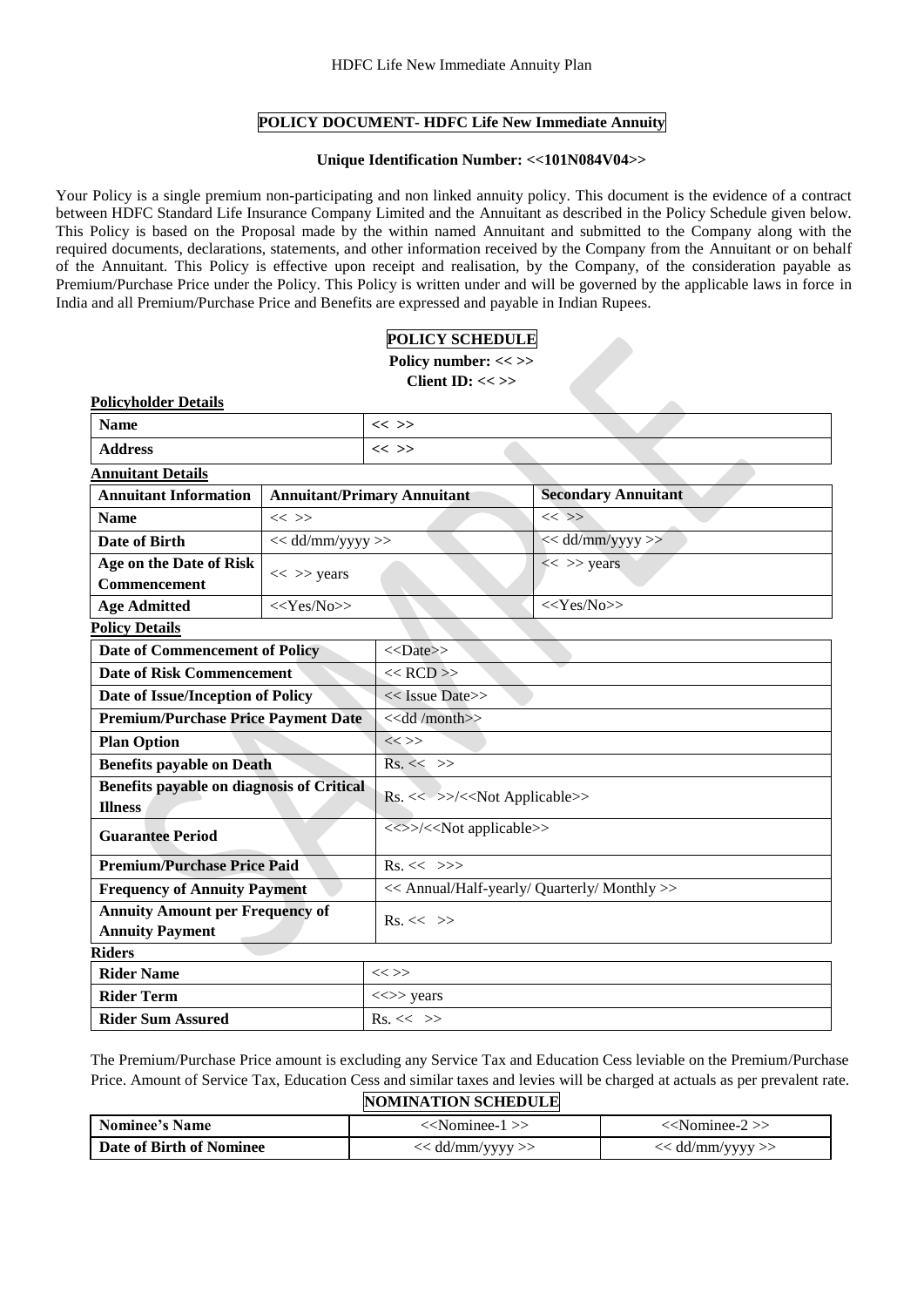| <b>Nomination Percentage</b>       | $<<$ >> %          | $<<$ >> % |  |
|------------------------------------|--------------------|-----------|--|
| <b>Nominee's Address</b>           | $<<$ >>            | $<<$ $>>$ |  |
| <b>Appointee's Name</b>            |                    |           |  |
| (Applicable where the Nominee is a | $<<$ >>            |           |  |
| minor)                             |                    |           |  |
| Date of Birth of Appointee         | $<<$ dd/mm/yyyy >> |           |  |
| <b>Appointee's Address</b>         | $<<$ >>            |           |  |

Signed at Mumbai on <<>> For HDFC Standard Life Insurance Company Limited

# Authorised Signatory

In case you notice any mistake, you may return the Policy document to us for necessary correction.

# **SPACE FOR ENDORSEMENTS**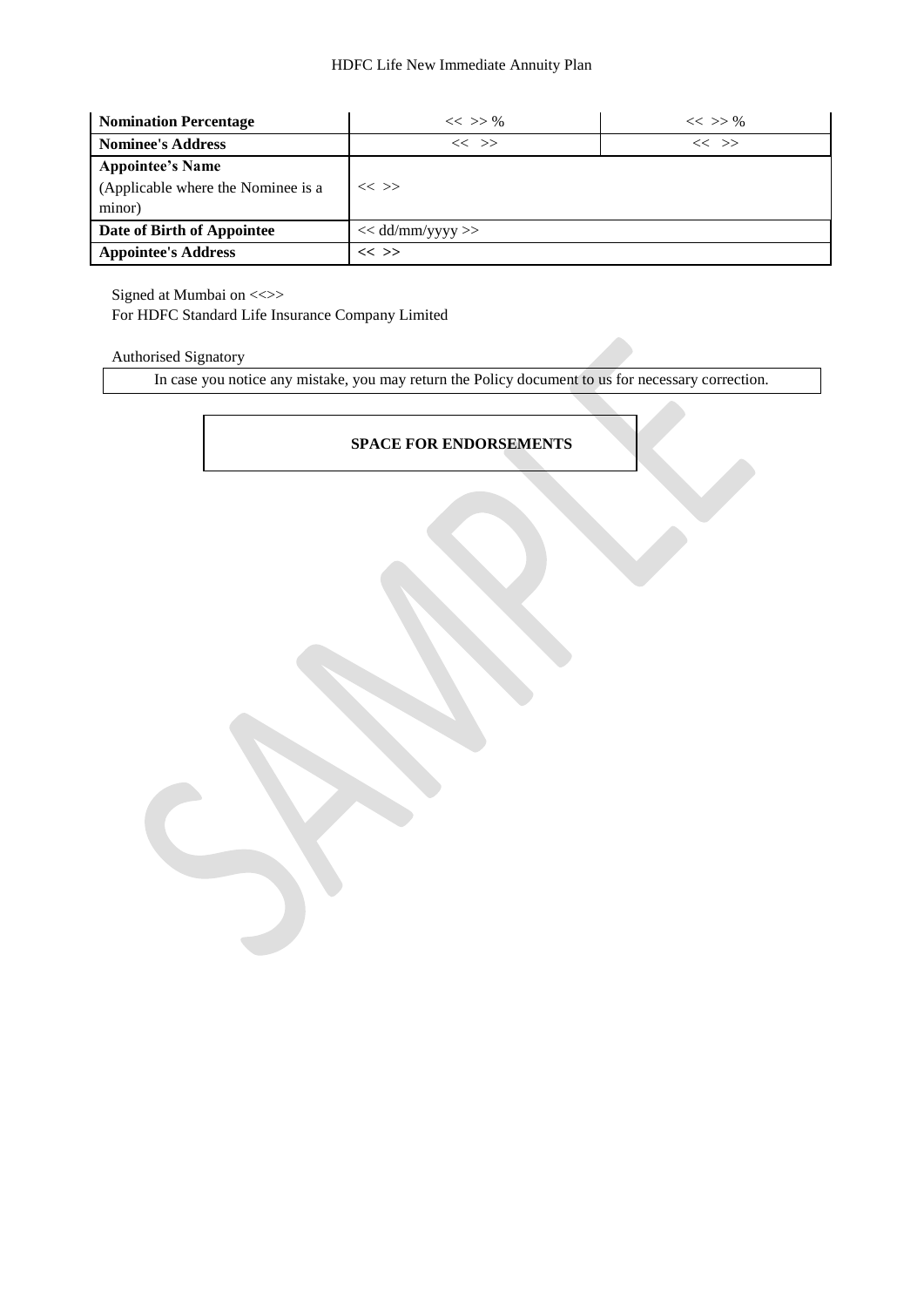## **Part B (Definitions)**

Definitions in alphabetical order

- 1) *Annuitant –* means the person who is entitled to receive the annuity benefits and on whose life the contingent events have to occur for the Benefits to be payable as stated in the Policy Schedule .
- 2) *Appointee –* means the person named by you and registered with us in accordance with the Nomination Schedule, who is authorised to receive the Death Benefit under this Policy on the death of the Annuitant while the Nominee is a minor;
- *3)* Authority/ IRDAI means Insurance Regulatory and Development Authority of India;
- 4) *Company, company, Insurer, Us, us, We, we, Our, our means or refers to HDFC Standard Life* Insurance Company Limited.
- *5) Date of Risk Commencement –* means the date, as stated in the Policy Schedule, on which the insurance coverage under this Policy commences;
- *6) Guarantee Period*  means the period, as stated in the Policy Schedule, which is chosen by you at the time of Policy inception, for which the annuity is guaranteed to be payable to the Annuitant or his/her Nominee upon the Annuitant's death.
- 7) *Nominee(s) –* means the person(s) named by you and registered with us in accordance with the Nomination Schedule, who is authorised to receive the Death Benefit under this Policy, on the death of the Annuitant;
- 8) *Medical Practitioner*  means a person who holds a valid registration from the medical council of any state of India and is thereby entitled to practice medicine within its jurisdiction and is acting within the scope and jurisdiction of his license but excluding the Practitioner who is:
	- a) Annuitant/Policyholder himself or an agent of the Annuitant/ Policyholder;
	- b) Insurance Agent, business partner(s) or employer/employee of the Annuitant/ Policyholder or;<br>c) A member of the Annuitant's/ Policyholders immediate family.
	- A member of the Annuitant's/ Policyholders immediate family.
- 9) *Policy Anniversary* means the annual anniversary of the Date of Risk Commencement;
- 10) *Policyholder, You, you, your* means or refers to the Policyholder stated in the Policy Schedule. The Policyholder is the owner of the Policy.
- 11) *Policy Term*  means the term of the Policy as stated in the Policy Schedule;
- 12) *Premium/Purchase Price* means an amount stated in the Policy Schedule, payable by you to us and in the manner stated in the Policy Schedule, to secure the benefits under this Policy, excluding service tax or any other taxes, cesses or levies;
- *13) Primary Annuitant –* refers to the individual, the events in the life of whom are of primary importance in affecting the timing or amount of payout under the contract.
- *14) Secondary Annuitant* refers to the second life for the purpose of joint life Annuity option
- 15) *Sum Assured* mean the absolute amount of benefit which is guaranteed to become payable as per the terms and conditions specified in the Policy
- 16) *Surrender* means complete withdrawal/ termination of the entire Policy.
- 17) *Surrender Value* means an amount, if any, that becomes payable in case of Surrender of the Policy in accordance with the terms and conditions of the Policy.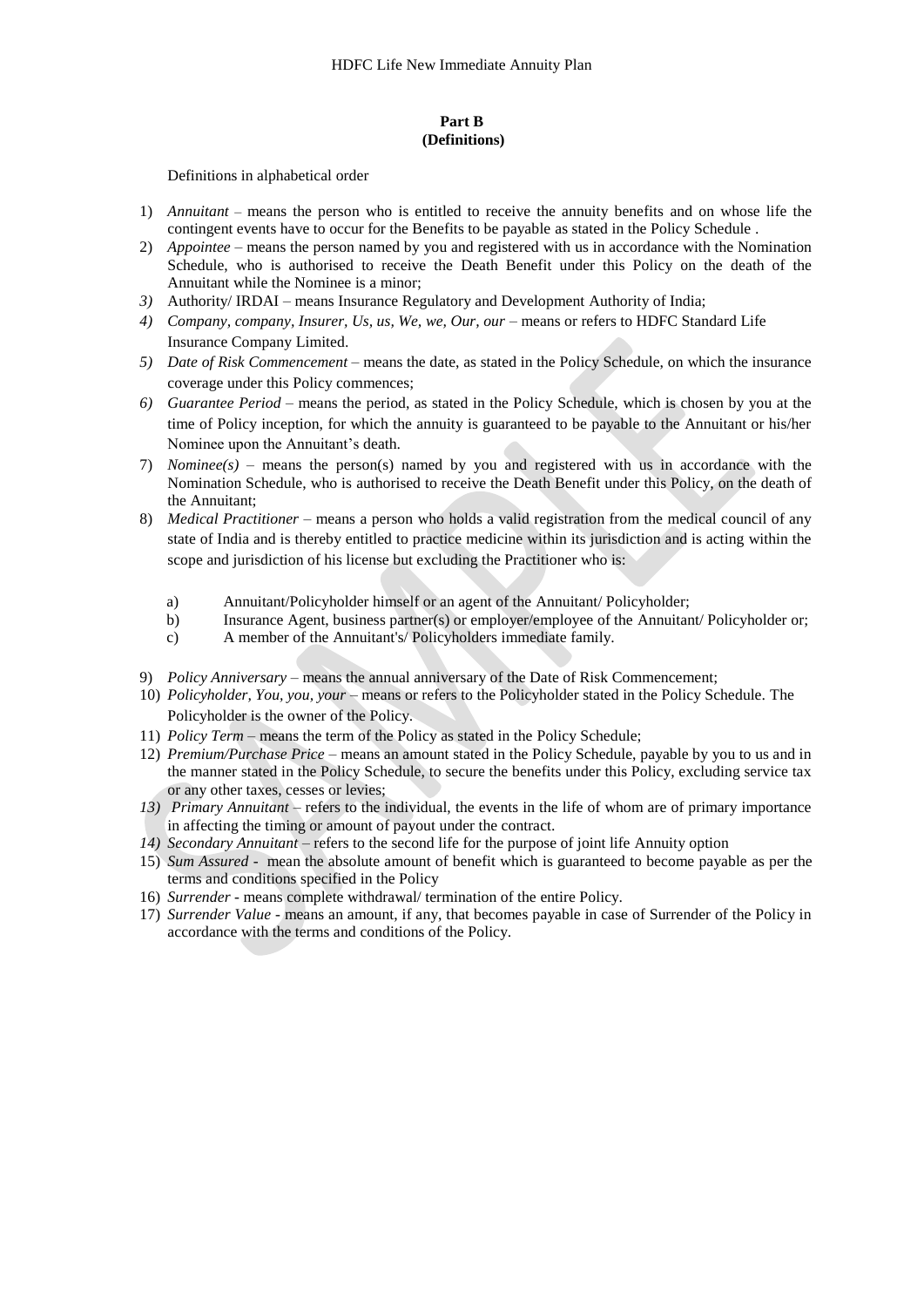# **Part C (Benefits)**

# **1. Benefits:**

(1) Annuity Option - Under this Policy, the amount of Benefit depends on the annuity option and the frequency selected. The table below sets out the annuity benefits for various options:

| <b>Annuity Option</b>                                                                                                                                                                                                                                                                                                                                                                                                                                                                                               | <b>Annuity Benefits</b>                                                                                                                                                                                                                                                                                                                                                                                                          |
|---------------------------------------------------------------------------------------------------------------------------------------------------------------------------------------------------------------------------------------------------------------------------------------------------------------------------------------------------------------------------------------------------------------------------------------------------------------------------------------------------------------------|----------------------------------------------------------------------------------------------------------------------------------------------------------------------------------------------------------------------------------------------------------------------------------------------------------------------------------------------------------------------------------------------------------------------------------|
| < <life annuity<br="">&lt;<life annuity="" of="" premium="" purchase<br="" return="" with="">Price<br/>&lt;<life annuity="" balance<br="" of="" return="" with="">Premium/Purchase Price<br/>&lt;<life annuity="" of="" premium="" purchase<br="" return="" with="">Price in Parts</life></life></life></life>                                                                                                                                                                                                      | Annuity payments will be made in arrears for as long<br>as the Annuitant is alive. The annuity payments will<br>cease on death of the Annuitant>>                                                                                                                                                                                                                                                                                |
|                                                                                                                                                                                                                                                                                                                                                                                                                                                                                                                     | Annuity payments will be made in arrears for as long<br>as the Annuitant is alive or until the end of the<br>Guarantee Period, whichever is later. The annuity<br>payments will cease on the later of:<br>death of the Annuitant; or<br>completion of the Guarantee Period.<br>The Guarantee Period shall be as selected by you and<br>is set out in the Policy Schedule>>                                                       |
| < <life 5%="" annuity="" escalation<="" td="" with=""><td>Annuity payments will be made in arrears for as long<br/>as the Annuitant is alive. The annuity payment will<br/>increase at a simple rate of 5% per annum of the<br/>initial annuity payment. For example, if the annuity<br/>amount is Rs10,000 in the first year; the annuity will<br/>be Rs10,500 in the second year; Rs11,000 in the third<br/>year and so on. The annuity payments will cease on<br/>the death of the Annuitant&gt;&gt;</td></life> | Annuity payments will be made in arrears for as long<br>as the Annuitant is alive. The annuity payment will<br>increase at a simple rate of 5% per annum of the<br>initial annuity payment. For example, if the annuity<br>amount is Rs10,000 in the first year; the annuity will<br>be Rs10,500 in the second year; Rs11,000 in the third<br>year and so on. The annuity payments will cease on<br>the death of the Annuitant>> |
| < <life annuity="" of="" premium="" purchase<br="" return="" with="">Price on diagnosis of Critical Illness</life>                                                                                                                                                                                                                                                                                                                                                                                                  | Annuity payments will be made in arrears. The<br>annuity payments will cease on the earlier of:<br>being diagnosed with a specified Critical Illness<br>as mentioned in the Part C Clause 1(4) before the<br>age of 85; or<br>death of the Annuitant>>                                                                                                                                                                           |
| << Joint Life Annuity with 100% annuity to the<br><b>Secondary Annuitant</b>                                                                                                                                                                                                                                                                                                                                                                                                                                        | 100% of the annuity amount will be payable in arrears<br>so long as either the Primary Annuitant or the                                                                                                                                                                                                                                                                                                                          |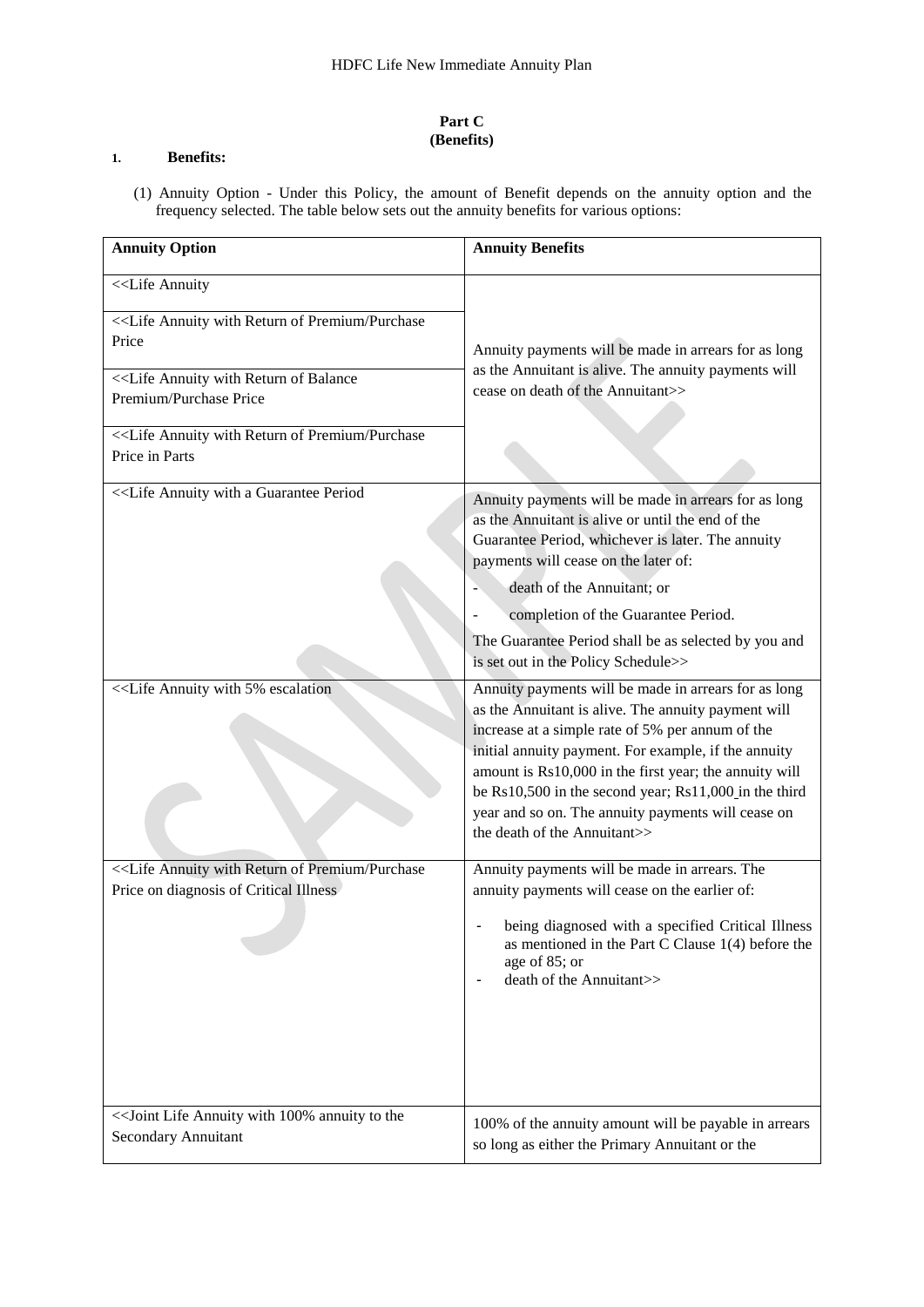| << Joint Life Annuity with 100% annuity to the                       | Secondary Annuitant is alive. The annuity payments                                                                                                                                                                               |
|----------------------------------------------------------------------|----------------------------------------------------------------------------------------------------------------------------------------------------------------------------------------------------------------------------------|
| Secondary Annuitant and return of Premium/Purchase                   | will cease on later of the deaths of the two                                                                                                                                                                                     |
| Price                                                                | Annuitants>>                                                                                                                                                                                                                     |
| << Joint Life Annuity with 50% annuity to the<br>Secondary Annuitant | 100% of the annuity amount will be payable in arrears<br>so long as the Primary Annuitant is alive. On the death<br>of the Primary Annuitant, 50% of the annuity amount<br>will be payable to the Secondary Annuitant as long as |
| << Joint Life Annuity with 50% annuity to the                        | the Secondary Annuitant is alive. The annuity                                                                                                                                                                                    |
| Secondary Annuitant and return of Premium/Purchase                   | payments will cease on later of the deaths of the two                                                                                                                                                                            |
| Price                                                                | Annuitants. If the Secondary Annuitant predeceases                                                                                                                                                                               |
|                                                                      | the Primary Annuitant, the annuity payments shall                                                                                                                                                                                |
|                                                                      | cease upon the death of the Primary Annuitant>>                                                                                                                                                                                  |
|                                                                      |                                                                                                                                                                                                                                  |

(2) *Death Benefit* (Payable to Nominee/Legal heirs) - The Death Benefit will vary depending on the annuity option. The table below sets out the Death Benefit for the various options:

| <b>Annuity Option</b>                                                                                              | <b>Death Benefits</b>                                                                                                                                                                                                                                                                        |
|--------------------------------------------------------------------------------------------------------------------|----------------------------------------------------------------------------------------------------------------------------------------------------------------------------------------------------------------------------------------------------------------------------------------------|
| < <life annuity<="" td=""><td>None&gt;&gt;</td></life>                                                             | None>>                                                                                                                                                                                                                                                                                       |
| < <life annuity="" of="" premium="" purchase<br="" return="" with="">Price</life>                                  | 100% of the Premium/Purchase Price of the<br>annuity will be paid to the Nominee(s) $>$                                                                                                                                                                                                      |
| < <life annuity="" balance<br="" of="" return="" with="">Premium/Purchase Price</life>                             | Excess, if any, of 100% of the Premium/Purchase<br>Price of the annuity less the aggregate of all<br>annuity installments previously paid to the<br>Annuitant will be paid to the Nominee(s)>>                                                                                               |
|                                                                                                                    | $None \gg$                                                                                                                                                                                                                                                                                   |
|                                                                                                                    | $None \ge$                                                                                                                                                                                                                                                                                   |
| < <life annuity="" of="" premium="" purchase<br="" return="" with="">Price in Parts</life>                         | On death of the Annuitant before the seventh<br>Policy Anniversary 100% of the<br>Premium/Purchase Price will be paid to the<br>Nominee(s)<br>On death of the Annuitant after the seventh<br>Policy Anniversary 70% of the<br>Premium/Purchase Price will be paid to the<br>Nominee $(s)$ >> |
| < <life annuity="" of="" premium="" purchase<br="" return="" with="">Price on diagnosis of Critical Illness</life> | 100% of the Premium/Purchase Price of the                                                                                                                                                                                                                                                    |
| << Joint Life Annuity with 100% annuity to the<br>Secondary Annuitant                                              | annuity will be paid to the Nominee( $s$ ) $>$<br>None>>                                                                                                                                                                                                                                     |
| << Joint Life Annuity with 50% annuity to the<br><b>Secondary Annuitant</b>                                        | None>>                                                                                                                                                                                                                                                                                       |
| << Joint Life Annuity with 100% annuity to the<br>Secondary Annuitant and return of<br>Premium/Purchase Price      | 100% of the Premium/Purchase Price of the<br>annuity will be paid to the Nominee( $s$ )>>                                                                                                                                                                                                    |
| << Joint Life Annuity with 50% annuity to the<br>Secondary Annuitant and return of<br>Premium/Purchase Price       | 100% of the Premium/Purchase Price of the<br>annuity will be paid to the Nominee(s) $>$                                                                                                                                                                                                      |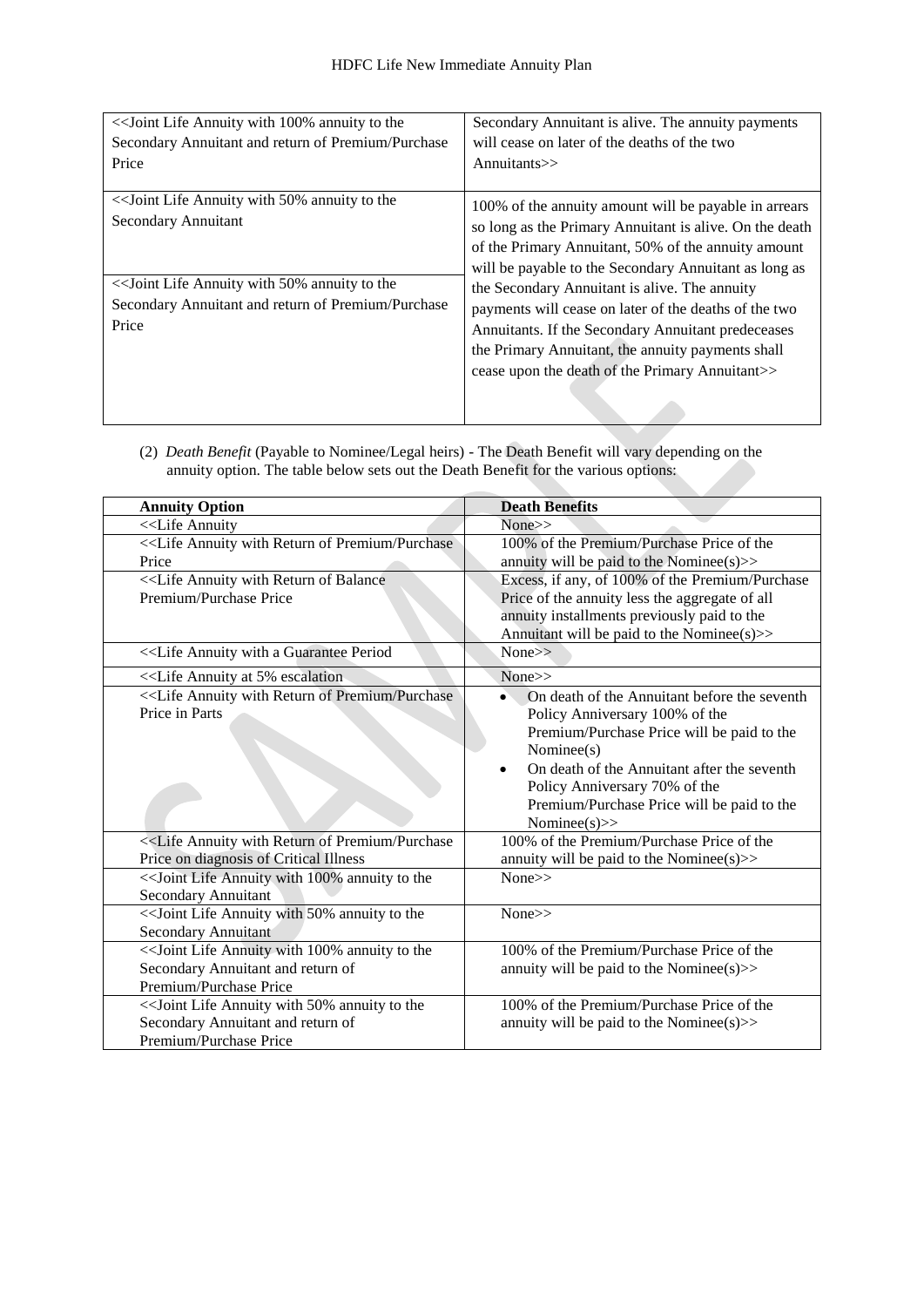The Premium/Purchase Price referred in the table above excludes service tax, education cess and other statutory levies if applicable.

In case of any annuity payments being made between the date of death and the date of intimation of such death, such annuity payments will be deducted from the death benefit wherever applicable.

# << (3) *Survival Benefit* –

 Life Annuity with Return of Premium/Purchase Price in Parts: Under the option Life Annuity with Return of Premium/Purchase Price in parts, on the seventh Policy Anniversary, 30% of the Premium/Purchase Price is payable provided the Annuitant is alive.

(4) *Benefits payable on diagnosis of Critical Illness:*

Life Annuity with Return of Premium/Purchase Price on diagnosis of Critical Illness: Annuity payments will be made in arrears. The annuity payments will cease on the earlier of:

(a) being diagnosed with a specified Critical Illness as mentioned below before the age of 85; or

(b) death of the Annuitant.

Under the option Life Annuity with Return of Premium/Purchase Price on diagnosis of Critical Illness, the Premium/Purchase Price excluding service tax, education cess and other statutory levies will be paid to the Annuitant upon the diagnosis of the following Critical Illnesses:

# *a)* **Cancer**

A malignant tumour characterised by the uncontrolled growth & spread of malignant cells with invasion & destruction of normal tissues. This diagnosis must be supported by histological evidence of malignancy & confirmed by a pathologist. The term cancer includes leukaemia, lymphoma and sarcoma.

The following are excluded:

i. Tumours showing the malignant changes of carcinoma in situ & tumours which are histologically

described as premalignant or non invasive, including but not limited to:

Carcinoma in situ of breasts, Cervical dysplasia CIN-1, CIN -2 & CIN-3.

ii. Any skin cancer other than invasive malignant melanoma

iii. All tumours of the prostate unless histologically classified as having a Gleason score greater than 6 or having progressed to at least clinical TNM classification T2N0M0

iv. Papillary micro - carcinoma of the thyroid less than 1 cm in diameter

v. Chronic lymphocyctic leukaemia less than RAI stage 3

vi. Microcarcinoma of the bladder

vii. All tumours in the presence of HIV infection.

# *b)* **Coronary Artery Bypass Graft Surgery (CABGS)**

The actual undergoing of open chest surgery for the correction of one or more coronary arteries, which is/are narrowed or blocked, by coronary artery bypass graft (CABG). The diagnosis must be supported by a coronary angiography and the realization of surgery has to be confirmed by a specialist medical practitioner.

The following are excluded:

i. Angioplasty and/or any other intra-arterial procedures

ii. any key-hole or laser surgery.

# *c)* **Heart Attack**

The first occurrence of myocardial infarction which means the death of a portion of the heart muscle as a result of inadequate blood supply to the relevant area. The diagnosis for this will be evidenced by all of the following criteria:

i. a history of typical clinical symptoms consistent with the diagnosis of Acute Myocardial Infarction (for e.g. typical chest pain)

ii. new characteristic electrocardiogram changes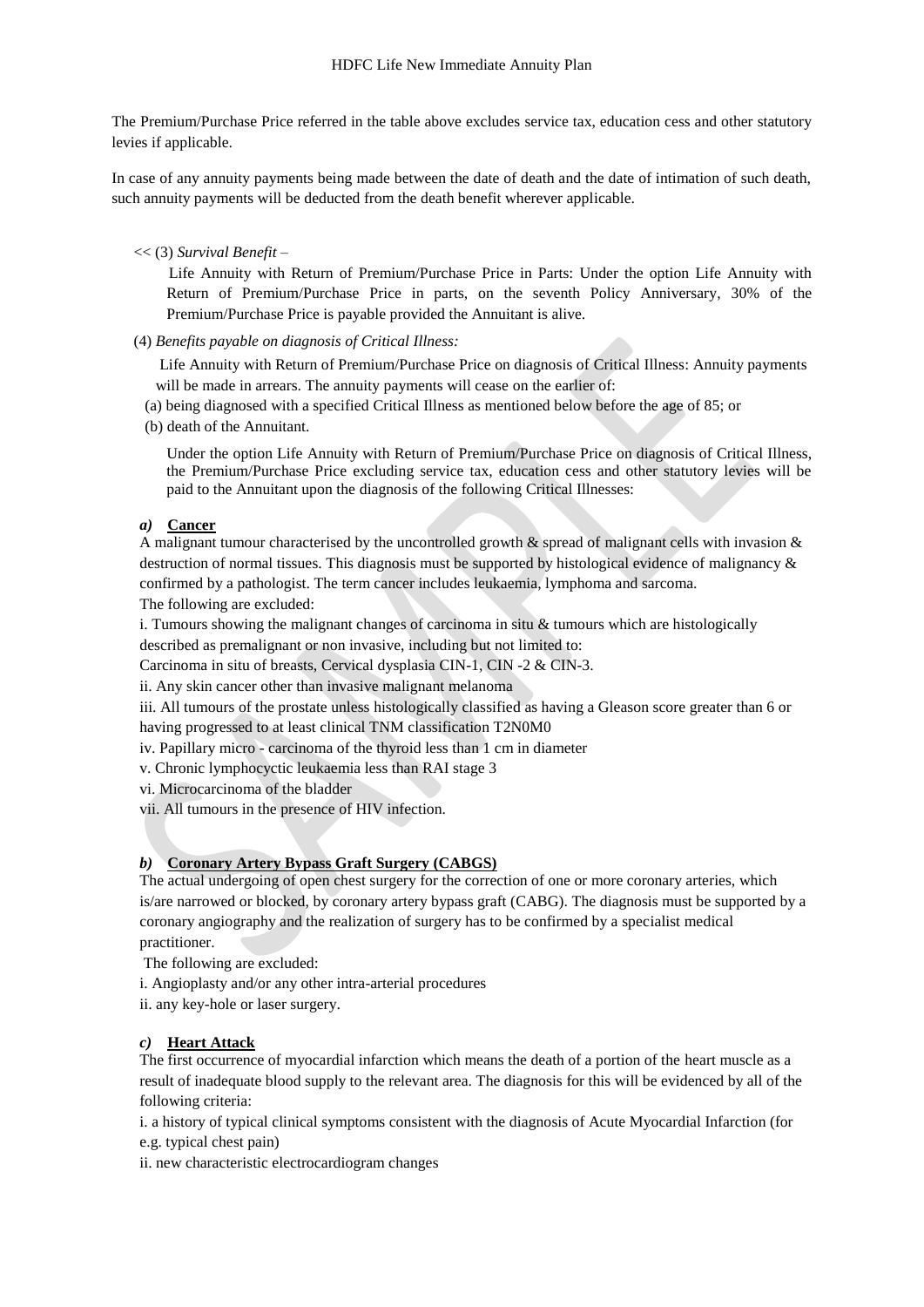iii. elevation of infarction specific enzymes, Troponins or other specific biochemical markers. The following are excluded:

i. Non-ST-segment elevation myocardial infarction (NSTEMI) with elevation of Troponin I or T

- ii. Other acute Coronary Syndromes
- iii. Any type of angina pectoris.

# *d)* **Kidney Failure**

End stage renal disease presenting as chronic irreversible failure of both kidneys to function, as a result of which either regular renal dialysis (hemodialysis or peritoneal dialysis) is instituted or renal transplantation is carried out. Diagnosis has to be confirmed by a specialist medical practitioner.

# *e)* **Major Organ Transplant (as recipient)**

I. The actual undergoing of a transplant of:

i. One of the following human organs: heart, lung, liver, kidney, pancreas, that resulted from irreversible end-stage failure of the relevant organ, or

ii. Human bone marrow using haematopoietic stem cells. The undergoing of a transplant has to be confirmed by a specialist medical practitioner.

- II. The following are excluded:
- i. Other stem-cell transplants
- ii. Where only islets of langerhans are transplanted

# *f)* **Stroke**

Any cerebrovascular incident producing permanent neurological sequelae.This includes infarction of brain tissue, thrombosis in an intracranial vessel, haemorrhage and embolisation from an extracranial source. Diagnosis has to be confirmed by a specialist medical practitioner and evidenced by typical clinical symptoms as well as typical findings in CT Scan or MRI of the brain. Evidence of permanent neurological deficit lasting for at least 3 months has to be produced.

The following are excluded:

- i.Transient ischemic attacks (TIA)
- ii. Traumatic injury of the brain
- iii. Vascular disease affecting only the eye or optic nerve or vestibular functions. >>
- (5) The Death Benefit is subject to the exclusions set out in Part F Clause 1 (Exclusions).
- (6) Upon the payment of the Death Benefit or the Annuity Benefit, or Benefits payable on diagnosis of Critical Illness whichever is earlier, the Policy terminates and no further Benefits are payable.

(7) The recipients of Benefits under this Policy shall be as specified below:

- (i) Death Benefit shall be payable to the registered Nominee(s), if the Policyholder and the Annuitant are the same; or to the Policyholder if the Annuitant is other than the Policyholder.
- (ii) All other Benefits shall be payable to the Annuitant.
- (iii) In case of any unique situation or doubt the Company's decision will be final and binding.

# **2. Payment and cessation of Premium/Purchase Price**

(1) Where the Premium/Purchase Price has been remitted otherwise than in cash, the application of the Premium/Purchase Price received is conditional upon the realization of the proceeds of the instrument of payment, including electronic mode.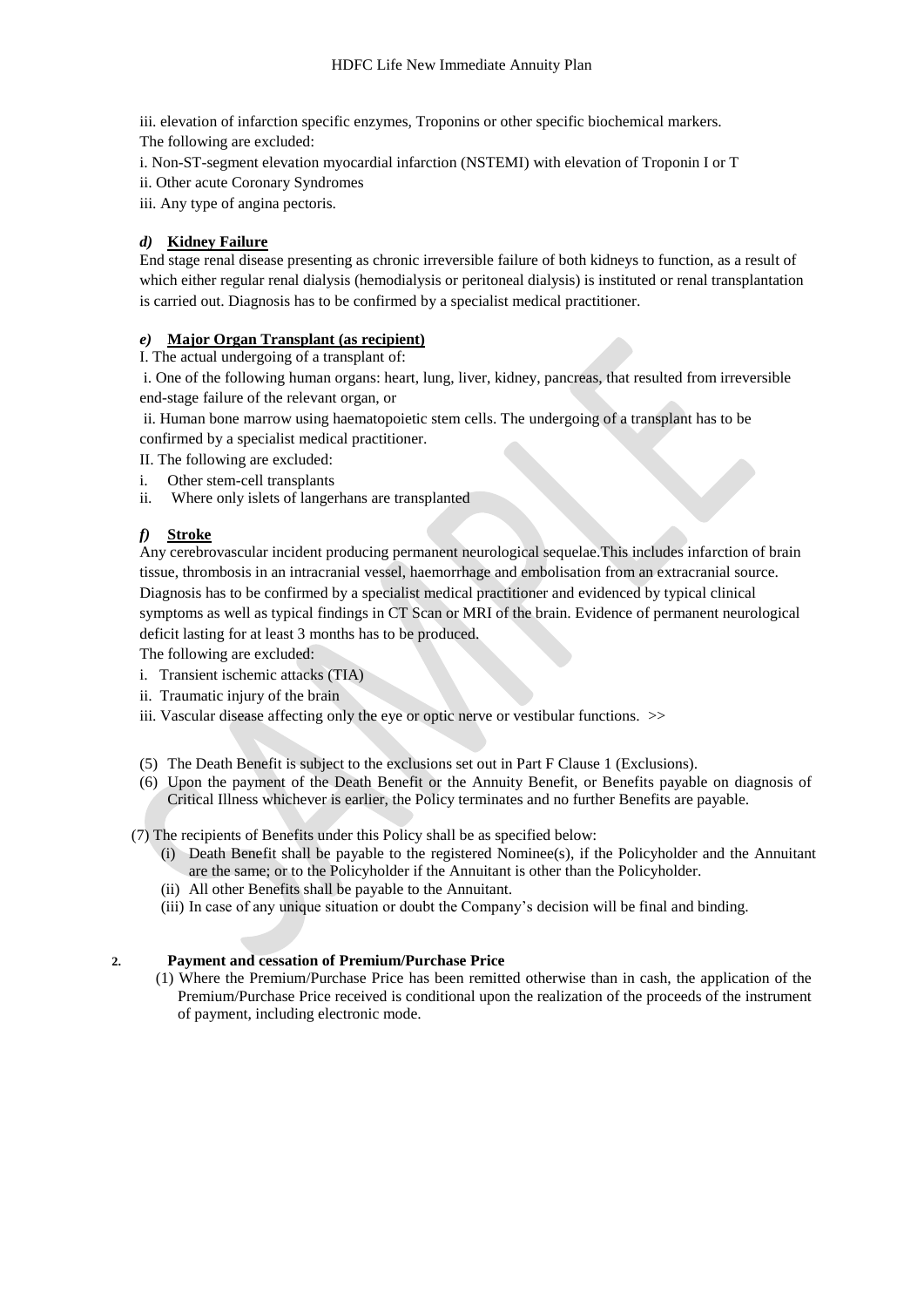# **Part D (Policy Servicing Aspects)**

# **1. Alterations**

No alterations are permissible under the Policy.

## **2. Loans**

No loans will be provided on your Policy.

#### **3. Free Look Cancellation**

In case the Policyholder is not agreeable to any of the terms and conditions stated in the Policy, the Policyholder has an option to return the Policy to the Company stating the reasons thereof, within 15 days from the date of receipt of the Policy. If the Policy has been purchased through Distance Marketing mode, this period will be 30 days. However this option will not be available in the event of purchase of this Policy from the vesting proceeds of an accumulation pension product previously purchased by you. On receipt of the Policyholder's letter along with the original Policy document where the reasons stated therein are found valid, the Company shall arrange to refund the Premium/Purchase Price paid subject to deduction of the expenses incurred by us for medical examination (if any) and stamp duty (if any). A Policy once returned shall not be revived, reinstated or restored at any point of time and a new proposal will have to be made for a new Policy.

If this product is purchased as QROPS through transfer of UK tax relieved assets, the proceeds from cancellation in free look period shall only be transferred back to the Fund House from where the money was received.

#### (4) *Surrender Benefits*

Surrender Benefits are available for the following three options only. The table below sets out the Surrender Benefits as per the annuity option chosen by you:

| <b>Annuity Option</b>                               | <b>Surrender Benefits</b>                          |
|-----------------------------------------------------|----------------------------------------------------|
|                                                     |                                                    |
| Life Annuity with Return of Purchase Price          | 10% of the Premium/Purchase Price                  |
|                                                     |                                                    |
| Life Annuity with Return of Purchase Price on       | 10% of the Premium/Purchase Price                  |
| diagnosis of Critical Illness                       |                                                    |
|                                                     |                                                    |
| Life Annuity with Return of Purchase Price in parts | 10% of the Premium/Purchase Price if surrendered   |
|                                                     | within 7 years from the date of risk commencement, |
|                                                     | 7% of the Premium/Purchase Price if surrendered    |
|                                                     | thereafter                                         |
|                                                     |                                                    |

Surrender Benefits are not available for any other Annuity Option.

In addition, the Company may pay a Special Surrender Value depending on the prevailing market conditions. Currently, the Special Surrender Value (SSV) is the same as Guaranteed Surrender Value. The SSV may be revised from time to time with prior approval of the Authority.

For the purpose of computing the Surrender Benefits, the Premium/Purchase Price excludes service tax, education cess and other statutory levies if applicable.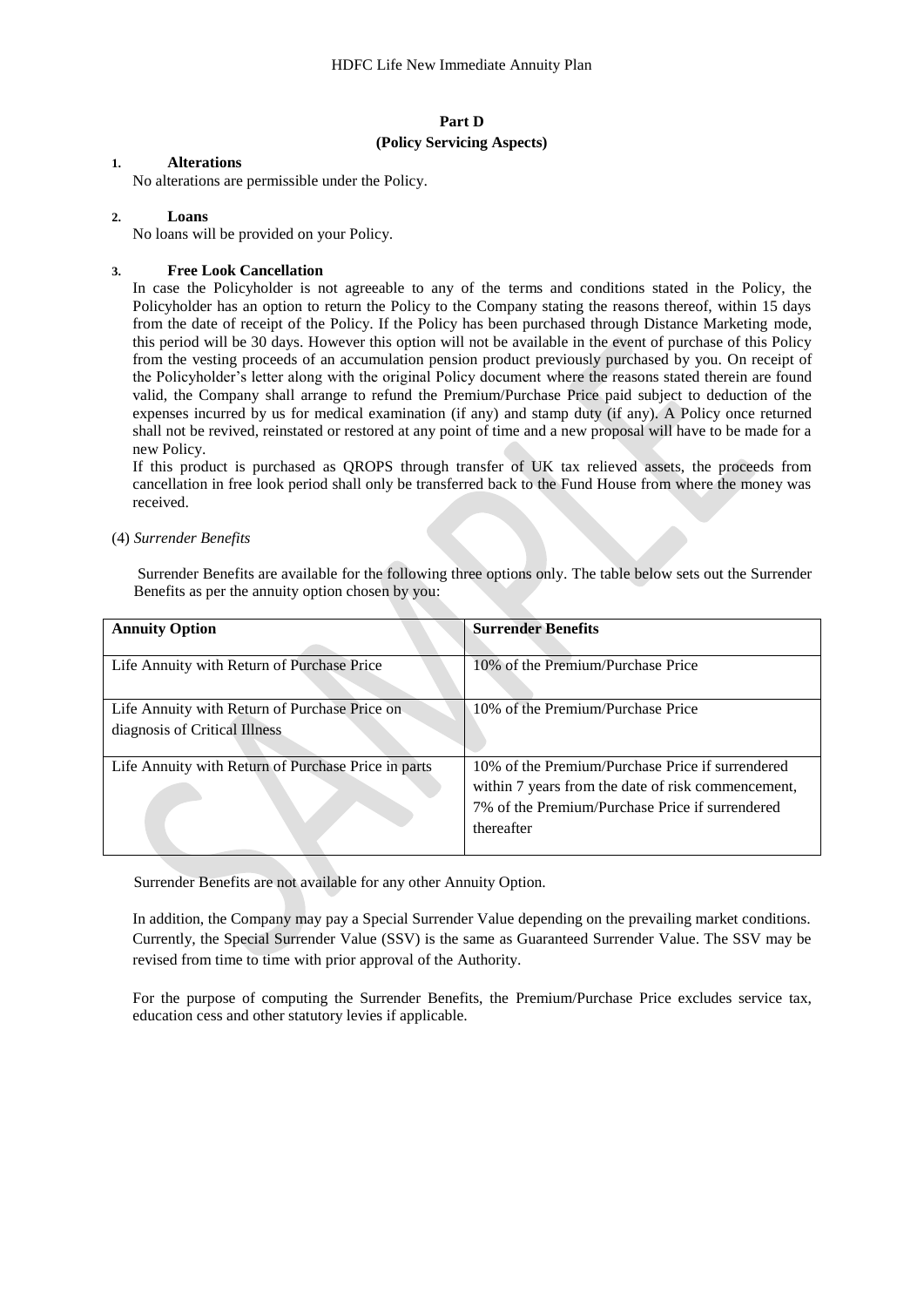# **Part E (Charges)**

# **1. Additional Servicing Charges**

Not applicable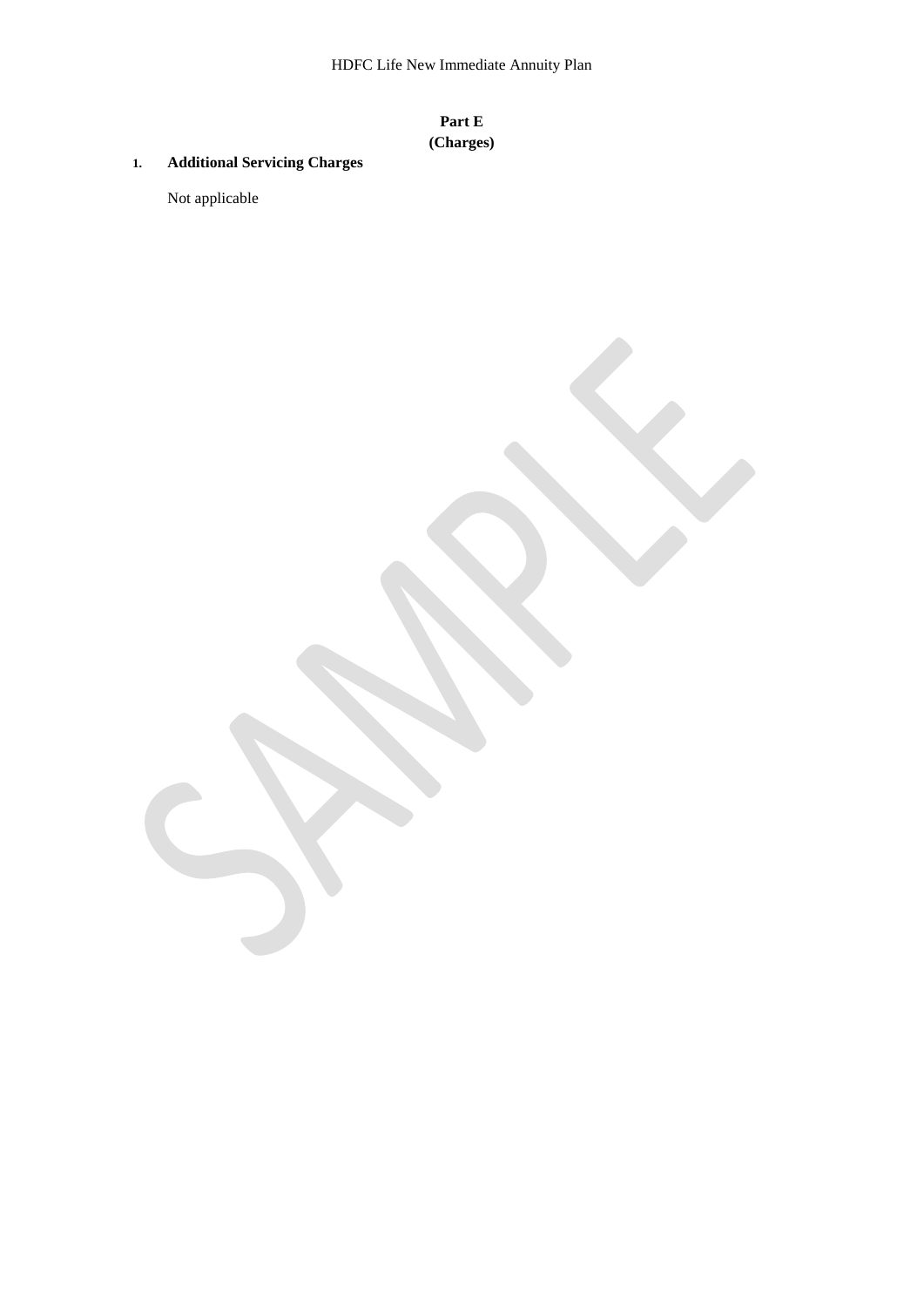# **Part F (General Terms & Conditions)**

#### **1. Exclusions**

There are no exclusions under this Policy.

#### **2. Age Admitted**

The Company has calculated the Premium/Purchase Price under the Policy on the basis of the age of the Annuitant as declared in the Proposal. In case you have not provided proof of age of the Annuitant with the Proposal, you will be required to furnish such proof of age of the Annuitant as is acceptable to us and have the age admitted. In the event the age so admitted ("Correct Age") during the Policy Term is found to be different from the age declared in the Proposal, without prejudice to our rights and remedies including those under the Insurance Act, 1938 as amended from time to time, we shall take one of the following actions:

i) If eligible, and if the Correct Age is found to be higher, the benefit payable under this Policy, Rider, if any, shall be after deduction of such difference of Premium/Purchase Price (i.e difference in Premium/Purchase Price paid based on age declared in the Proposal and Premium/Purchase Price based on the Correct Age) along with interest thereon. In such cases, before calculating the amount of benefit payable, the Policy shall be subject to re-underwriting and the Sum Assured shall be subject to eligibility as per underwriting norms and the Premium/Purchase Price to be deducted shall be calculated proportionately on such Sum Assured payable. If the Correct Age is found to be lower, excess Premium/ Purchase Price without any interest shall be refunded.

ii) If ineligible for the Policy basis the Correct Age, the Policy shall be void-ab-initio and the total Premium/Purchase Price paid shall be refunded without interest after deducting the annuity already paid to you during the Policy Term and all applicable charges like medical, Stamp Duty, risk etc.

iii) If this product is to be purchased as QROPS (Qualifying Recognized Overseas Pension Scheme), through transfer of UK tax relieved assets, it would be offered only to customers who are 55 years of age or above (as on last birthday)

#### **3. Claims Procedure**

(1) *Benefits payable on Death -* The Benefit will be paid if and only if

- (i) The death of the Annuitant has occurred (in case of Life Option),
- (ii) The deaths of both Annuitants have occurred (in case of Joint Life Option),
- (iii) The standard Policy provisions specified in Part F Clause 1 (Exclusions) and Part F Clause 7 (Incorrect Information and Non Disclosure) are not attracted,
- (iv) The Policy has not been surrendered or cancelled or terminated; and
- (v) The documents required for processing a claim are:

#### Death claims:

- a. Completed claim form, (including NEFT details and bank account proof as specified in the claim form);
- b. Original Policy;
- Original or copy Death Certificate issued by Municipal Authority/ Gram Panchayat / Tehsildar (attested by issuing authority);
- d. Original or copy of certificate of doctor certifying death (attested by issuing authority); and
- e. Claimant's identity and residence proof.

#### Critical Illness Claim:

- 1. Completed claim form, (including NEFT details and bank account proof as specified in the claim form);
- 2. Medical records for diagnosis and treatment of the illness
- 3. Doctor's / Hospital Certificate
- 4. Original Policy document / Certificate of Insurance
- 5. Claimant's identity and residence proof

#### Note:

a. In case original documents are submitted, attestation on the document by authorities is not required.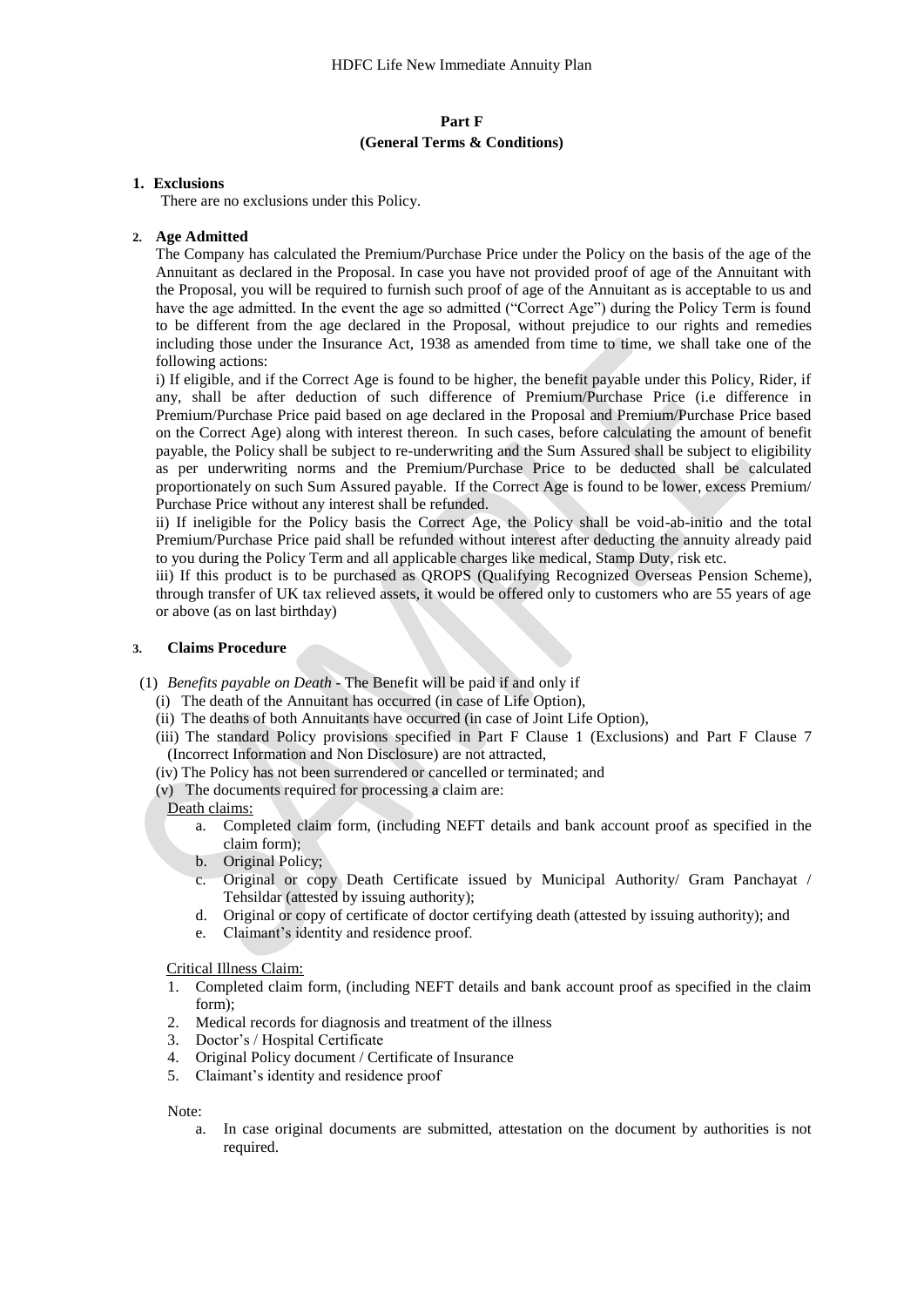- b. Depending on the circumstances of the death, further documents may be called for as we deem fit.
- (vi) The claim is required to be intimated to us within a period of three years from the date of death. However, we may condone the delay in claim intimation, if any, where the delay is proved to be for reasons beyond the control of the claimant.
- <<(2) *Benefits payable on diagnosis of Critical Illness –* The Benefit will be paid if and only if
	- (i) The Annuitant has been diagnosed with a Critical Illness as specified in Part C Clause 1 (4) before the age of 85;
	- (ii) The claim has been intimated to us within 30 days of diagnosis of the Critical Illness; and
	- (iii) All relevant documents in support of the claim have been provided to the Company i.e.
		- a) Claim form.
			- b) Original Policy Document.
			- c) Medical reports or special reports by registered Medical Practitioner relevant to the Critical Illness and its treatment further validated by a physician/doctor appointed by the Company.
			- d) Any other document/ information that the Insurer may decide in the circumstances of a particular case.

#### << (3) *Survival Benefit -* The Benefit will be paid if and only if

 (i) The Annuitant(s) provide(s) proof of survival from time to time The Annuitant(s) shall provide such proof of survival, as and when called upon to do so. The list of acceptable proofs will be communicated from time to time. We reserve the right to suspend the Annuity payments till the proof is provided.>>

#### **4. Assignment**

Your Policy cannot be assigned.

#### **5. Nomination**

The Policyholder/Annuitant can nominate a person(s) in accordance with Section 39 of the Insurance Act, 1938 as amended from time to time. Simplified version of the provisions of Section 39 is enclosed in Annexure I for reference.

## **6. Issuance of Duplicate Policy:**

The Policyholder can request for a duplicate copy of the Policy at HDFC Life offices or through Certified Financial Consultant (Insurance Agent) who advised you while taking this Policy. While making an application for duplicate Policy the Policyholder is required to submit a notarized original indemnity bond, an affidavit duly stamped along with KYC documents. Additional charges may be applicable for issuance of the duplicate Policy.

#### **7. Incorrect Information and Non-Disclosure**

Fraud, misrepresentation and forfeiture would be dealt with in accordance with provisions of Section 45 of the Insurance Act 1938 as amended from time to time. Simplified version of the provisions of Section 45 is enclosed in Annexure II for reference

# **8. Taxes**

(1) Indirect Taxes

Service Tax and Cess shall be levied as applicable. Any taxes, statutory levy becoming applicable in future may become payable by you by any method including by levy of an additional monetary amount in addition to Premium/Purchase Price and or charges.

(2) Direct Taxes

Tax will be deducted at the applicable rate from the payments made under the Policy, as per the provisions of the Income Tax Act, 1961.

#### **9. Modification, Amendment, Re-enactment of or to the Insurance laws and rules, regulations, guidelines, clarifications, circulars etc. thereunder**

(1) This Policy is subject to-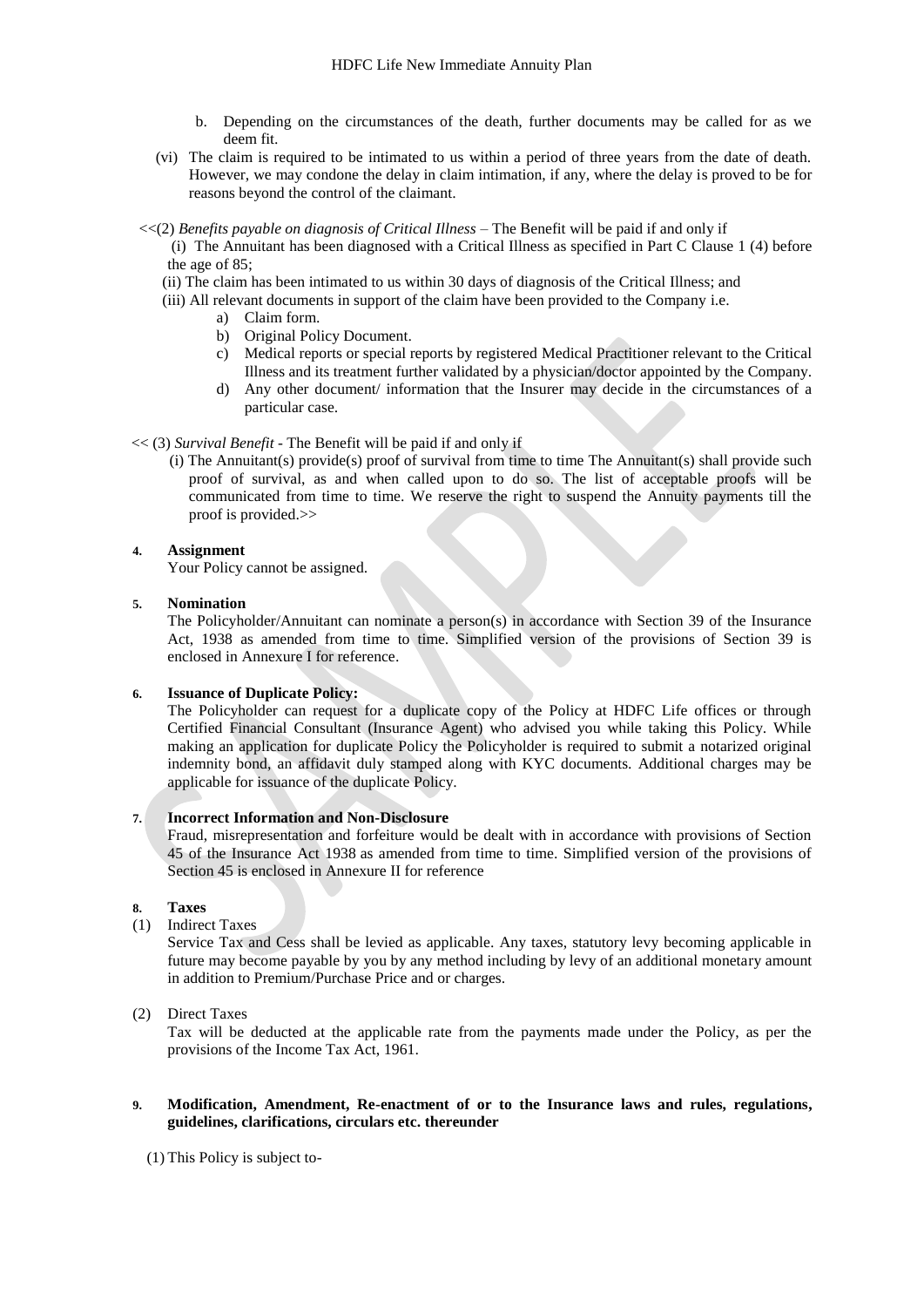- (i) The Insurance Act, 1938 as amended from time to time,
- (ii) Amendments, modifications (including re-enactment) as may be made from time to time, and
- (iii) Other such relevant Regulations, Rules, Laws, Guidelines, Circulars, Enactments etc as may be introduced thereunder from time to time.
- (2) We reserve the right to change any of these Policy Provisions / terms and conditions in accordance with changes in applicable Regulations or Laws, and where required, with IRDAI's approval.
- (3) We are required to obtain prior approval from the IRDAI before making any material changes to these provisions, except for changes of regulatory / statutory nature.
- (4) We reserve the right to require submission by you of such documents and proof at all life stages of the Policy as may be necessary to meet the requirements under Anti- money Laundering/Know Your Customer norms and as may be laid down by IRDAI and other regulators from time to time.

#### **10. Jurisdiction:**

This Policy shall be governed by the laws of India and the Indian Courts shall have jurisdiction to settle any disputes arising under the Policy.

#### **11. Notices**

Any notice, direction or instruction given to us, under the Policy, shall be in writing and delivered by hand, post, facsimile or from registered electronic mail ID to:

HDFC Standard Life Insurance Company Limited, 11<sup>th</sup> Floor, Lodha Excelus, Apollo Mills Compound, N.M. Joshi Marg, Mahalaxmi, Mumbai - 400011.

Registered Office: Lodha Excelus, 13th Floor, Apollo Mills Compound, N.M. Joshi Marg, Mahalaxmi, Mumbai - 400011.

E-mail: service@hdfclife.com

Or such other address as may be informed by us.

Similarly, any notice, direction or instruction to be given by us, under the Policy, shall be in writing and delivered by hand, post, courier, facsimile or registered electronic mail ID to the updated address in the records of the Company.

You are requested to communicate any change in address, to the Company supported by the required address proofs to enable the Company to carry out the change of address in its systems. The onus of intimation of change of address lies with the Policyholder. An updated contact detail of the Policyholder will ensure that correspondences from the Company are correctly addressed to the Policyholder at the latest updated address.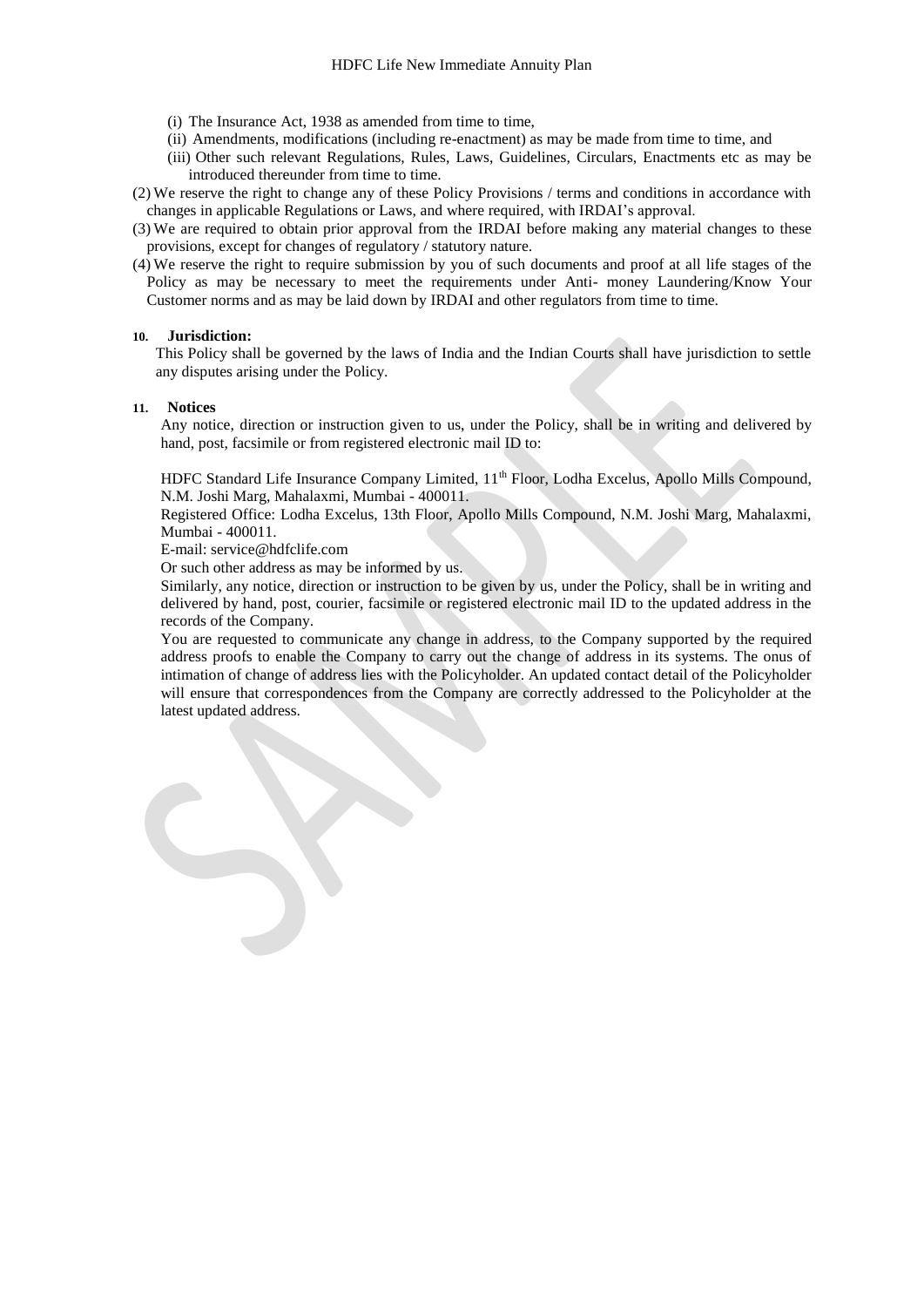#### **Part G**

#### Grievance Redress Mechanism

# 1. **Grievance Redressal Process**

(i) The customer can contact us on the below mentioned address in case of any complaint/ grievance:

Grievance Redressal Officer HDFC Standard Life Insurance Company Limited 11th Floor, Lodha Excelus, Apollo Mills Compound, N. M. Joshi Marg, Mahalaxmi, Mumbai, Maharashtra - 400011 Helpline number: 18602679999 (Local charges apply) E-mail: service@hdfclife.com

- (ii) All grievances (Service and sales) received by the Company will be responded to within the prescribed regulatory Turn Around Time (TAT) of 14 days.
- (iii) Written request or email from the registered email id is mandatory.
- (iv) If required, we will investigate the complaints by taking inputs from the customer over the telephone or through personal meetings.
- (v) We will issue an acknowledgement letter to the customer within 3 working days of the receipt of complaint.
- (vi) The acknowledgement that is sent to the customer has the details of the complaint number, the Policy number and the Grievance Redressal Officer's name who will be handling the complaint of the customer.
- (vii) If the customer's complaint is addressed within 3 days, the resolution communication will also act as the acknowledgment of the complaint.
- (viii)The final letter of resolution will offer redressal or rejection of the complaint with the reason for doing so.
- (ix) In case the customer is not satisfied with the decision sent to him or her, he or she may contact our Grievance Redressal Officer within 8 weeks of the receipt of the communication at any of the touch points mentioned in the document, failing which, we will consider the complaint to be satisfactorily resolved.
- (x) The following is the escalation matrix in case there is no response within the prescribed timelines or if you are not satisfied with the response. The number of days specified in the below- mentioned escalation matrix will be applicable from the date of escalation.

| Level                                                   | <b>Designation</b>                                                                           | <b>Response Time</b> |
|---------------------------------------------------------|----------------------------------------------------------------------------------------------|----------------------|
| 1st Level                                               | Sr. Manager - Customer Relations                                                             | 10 working days      |
| 2nd Level (for response not<br>received from Level 1)   | Vice President - Customer<br><b>Relations</b>                                                | 10 working days      |
| Final Level (for response not<br>received from Level 2) | Sr. Vice President and Head<br>Customer Relations & Principal<br>Grievance Redressal Officer | 3 working days       |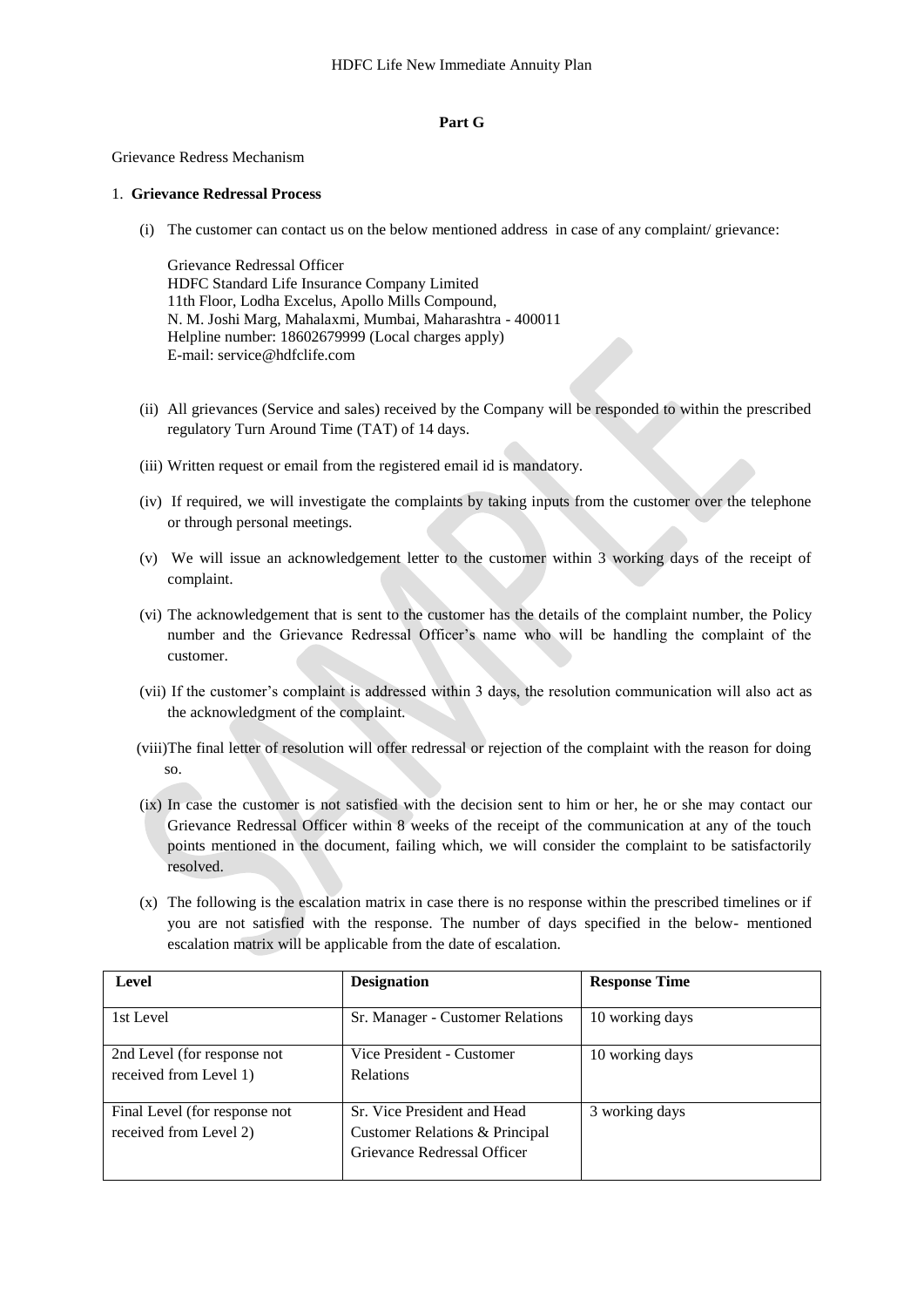You are requested to follow the aforementioned matrix to receive satisfactory response from us.

- (xi) If you are not satisfied with the response or do not receive a response from us within 14 days, you may approach the Grievance Cell of IRDAI on the following contact details:
	- IRDAI Grievance Call Centre (IGCC) TOLL FREE NO:155255
	- $\bullet$  Email ID: complaints@irda.gov.in
	- Online- You can register your complaint online at http://www.igms.irda.gov.in/
	- Address for communication for complaints by fax/paper:
	- Consumer Affairs Department Insurance Regulatory and Development Authority of India 9th floor, United India Towers, Basheerbagh Hyderabad – 500 029, Telangana State (India) Fax No: 91- 40 – 6678 9768
- 2. In the event you are dissatisfied with the response provided by us, you may approach the Insurance Ombudsman in your region. The contact details of the Insurance Ombudsman are provided below.

| Office of<br>the<br>Ombudsman | <b>Contact Details</b>                                                                                                                                                                                                                 | <b>Areas of Jurisdiction</b>                        |
|-------------------------------|----------------------------------------------------------------------------------------------------------------------------------------------------------------------------------------------------------------------------------------|-----------------------------------------------------|
|                               |                                                                                                                                                                                                                                        |                                                     |
| <b>AHMEDABAD</b>              | Office of the Insurance Ombudsman,<br>2nd Floor, Ambica House,<br>Nr. C.U. Shah College, Ashram Road,<br>AHMEDABAD-380014.<br>Tel.:- 079-27545441/27546139 Fax: 079-27546142<br>Email: bimalokpal.ahmedabad@gbic.co.in                 | Gujarat , Dadra &<br>Nagar Haveli, Daman<br>and Diu |
| <b>BHOPAL</b>                 | Office of the Insurance Ombudsman,<br>2nd Floor, Janak Vihar Complex,<br>6, Malviya Nagar, Opp. Airtel, Near New Market,<br>BHOPAL(M.P.)-462 003.<br>Tel.:- 0755-2769201/9202 Fax: 0755-2769203<br>Email: bimalokpal.bhopal@gbic.co.in | Madhya<br>Pradesh<br>$\&$<br>Chhattisgarh           |
| <b>BHUBANESHWAR</b>           | Office of the Insurance Ombudsman,<br>62, Forest Park,<br>BHUBANESHWAR-751 009.<br>Tel.:- 0674-2596455/2596003 Fax: 0674-2596429<br>Email: bimalokpal.bhubaneswar@gbic.co.in                                                           | Orissa                                              |
| <b>BENGALURU</b>              | Office of the Insurance Ombudsman,<br>24th Main Road, Jeevan Soudha Bldg.<br>JP Nagar, 1st Phase,<br>Bengaluru $-560025$ .<br>Tel No: 080-22222049/22222048<br>Email: bimalokpal.bengaluru @gbic.co.in                                 | Karnataka                                           |

# **a. Details and addresses of Insurance Ombudsman**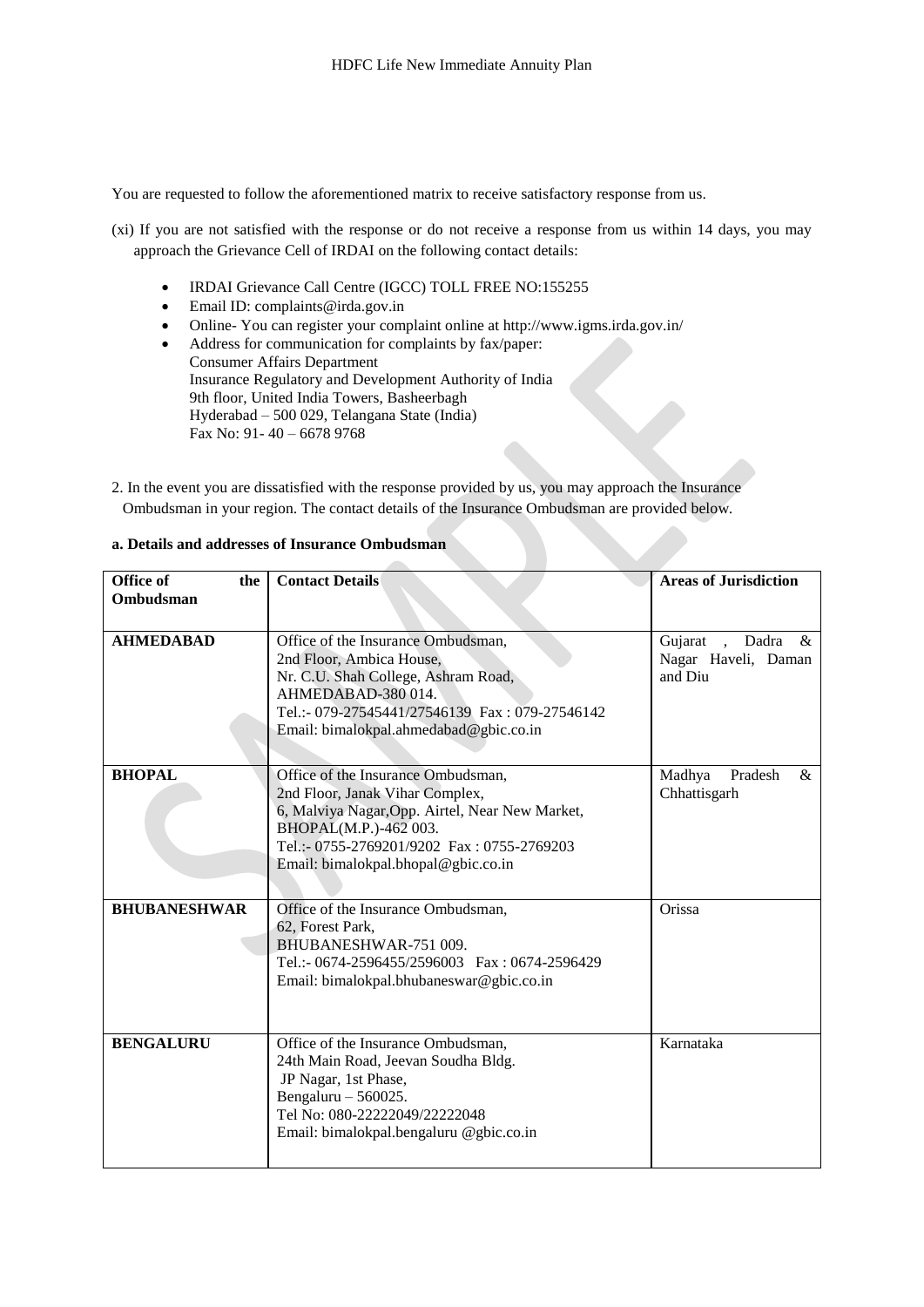| <b>CHANDIGARH</b> | Office of the Insurance Ombudsman,<br>S.C.O. No.101-103,2nd Floor,<br>Batra Building, Sector 17-D,<br>CHANDIGARH-160 017.<br>Tel.:- 0172-2706468/2705861 Fax: 0172-2708274<br>Email: bimalokpal.chandigarh@gbic.co.in              | Punjab<br>Haryana,<br>$\ddot{\phantom{0}}$<br>Himachal<br>Pradesh,<br>Jammu & Kashmir,<br>Chandigarh |
|-------------------|------------------------------------------------------------------------------------------------------------------------------------------------------------------------------------------------------------------------------------|------------------------------------------------------------------------------------------------------|
| <b>CHENNAI</b>    | Office of the Insurance Ombudsman,<br>Fathima Akhtar Court,<br>4th Floor, 453 (old 312),<br>Anna Salai, Teynampet,<br>CHENNAI-600 018.<br>Tel.:- 044-24333668 /24335284  Fax: 044-24333664<br>Email: bimalokpal.chennai@gbic.co.in | Tamil<br>Nadu,<br>Pondicherry Town and<br>Karaikal (which are part<br>of Pondicherry)                |
| <b>NEW DELHI</b>  | Office of the Insurance Ombudsman,<br>2/2 A, Universal Insurance Bldg.,<br>Asaf Ali Road,<br>NEW DELHI-110 002.<br>Tel.:- 011-23237539/23232481   Fax: 011-23230858<br>Email: bimalokpal.delhi@gbic.co.in                          | Delhi                                                                                                |
| <b>GUWAHATI</b>   | Office of the Insurance Ombudsman,<br>"Jeevan Nivesh", 5th Floor,<br>Near Panbazar Overbridge, S.S. Road,<br>GUWAHATI-781 001 (ASSAM).<br>Tel.:- 0361-2132204/5   Fax: 0361-2732937<br>Email: bimalokpal.guwahati@gbic.co.in       | Meghalaya,<br>Assam,<br>Mizoram,<br>Manipur,<br>Arunachal<br>Pradesh,<br>Nagaland and Tripura        |
| <b>HYDERABAD</b>  | Office of the Insurance Ombudsman,<br>6-2-46, 1st Floor, Moin Court,<br>A.C. Guards, Lakdi-Ka-Pool,<br>HYDERABAD-500 004.<br>Tel: 040-65504123/23312122  Fax: 040-23376599<br>Email: bimalokpal.hyderabad@gbic.co.in               | Andhra<br>Pradesh,<br>Telangana, Yanam and<br>part of Territory of<br>Pondicherry                    |
| <b>JAIPUR</b>     | Office of the Insurance Ombudsman,<br>Ground Floor, Jeevan Nidhi II,<br>Bhawani Singh Road,<br>Jaipur $-302005$<br>Tel: 0141-2740363<br>Email: bimalokpal.jaipur@gbic.co.in                                                        | Rajasthan                                                                                            |
| <b>KOCHI</b>      | Office of the Insurance Ombudsman,<br>2nd Floor, CC 27/2603, Pulinat Bldg.,<br>Opp. Cochin Shipyard, M.G. Road,<br>ERNAKULAM-682015.<br>Tel: 0484-2358759/2359338  Fax: 0484-2359336<br>Email: bimalokpal.ernakulam@gbic.co.in     | Kerala, Lakshadweep,<br>Mahe $-$ a part of<br>Pondicherry                                            |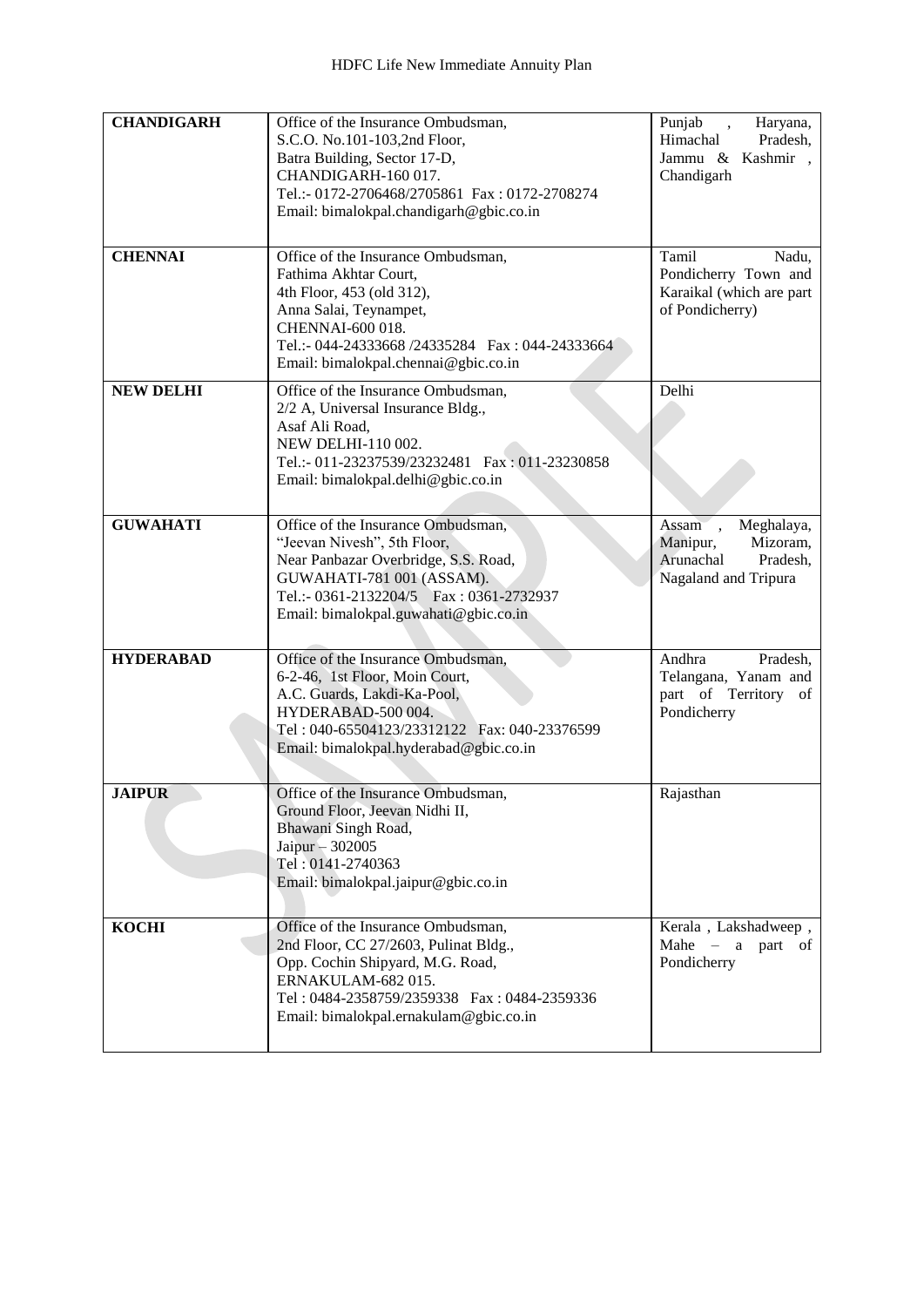| <b>KOLKATA</b> | Office of the Insurance Ombudsman,<br>Hindustan Building. Annexe,<br>4th Floor, C.R. Avenue,<br>KOLKATA-700 072.<br>Tel: 033-22124339/22124340  Fax: 033-22124341<br>Email: bimalokpal.kolkata@gbic.co.in                   | West Bengal, Bihar,<br>Jharkhand<br>and<br>Andaman & Nicobar<br>Islands, Sikkim                              |
|----------------|-----------------------------------------------------------------------------------------------------------------------------------------------------------------------------------------------------------------------------|--------------------------------------------------------------------------------------------------------------|
| <b>LUCKNOW</b> | Office of the Insurance Ombudsman.<br>Jeevan Bhawan, Phase-2,<br>6th Floor, Nawal Kishore Road,<br>Hazaratganj,<br>LUCKNOW-226 001.<br>Tel: 0522 -2231331/2231330 Fax: 0522-2231310<br>Email: bimalokpal.lucknow@gbic.co.in | Uttar<br>Pradesh<br>and<br>Uttaranchal                                                                       |
| <b>MUMBAI</b>  | Office of the Insurance Ombudsman,<br>3rd Floor, Jeevan Seva Annexe,<br>S.V. Road, Santacruz(W),<br>MUMBAI-400 054<br>Tel: 022-26106928/26106552    Fax: 022-26106052<br>Email: bimalokpal.mumbai@gbic.co.in                | Mumbai<br>Goa.<br>Metropolitan<br>Region<br>excluding Navi Mumbai<br>& Thane                                 |
| <b>PUNE</b>    | 2nd Floor, Jeevan Darshan,<br>N.C. Kelkar Road,<br>Narayanpet,<br>$PUNE - 411030.$<br>Tel: 020-32341320<br>Email: bimalokpal.pune@gbic.co.in                                                                                | Maharashtra<br>Area<br>of<br>Mumbai<br>Navi<br>and<br>Thane<br>excluding<br>Mumbai<br>Metropolitan<br>Region |

# **b. Power of Ombudsman-**

The Ombudsman may receive and consider-

- [\(i\)](http://indiankanoon.org/doc/160521836/) complaints under rule 13 of Redressal of Public Grievances Rules , 1998;
- [\(ii\)](http://indiankanoon.org/doc/156757242/) any partial or total repudiation of claims by the Company;
- [\(iii\)](http://indiankanoon.org/doc/163591613/) any dispute in regard to Premium paid or payable in terms of the Policy;
- [\(iv\)](http://indiankanoon.org/doc/31367799/) any dispute on the legal construction of the Policy insofar as such disputes relate to claims;
- [\(v\)](http://indiankanoon.org/doc/26463888/) delay in settlement of claims;
- [\(vi\)](http://indiankanoon.org/doc/47238858/) non-issue of any insurance document to customers after receipt of Premium.

# **c. Manner in which complaint is to be made -**

- [\(i\)](http://indiankanoon.org/doc/160481793/) Policyholder who has a grievance against the Company, may himself or through his legal heirs make a complaint in writing to the Ombudsman within whose jurisdiction the branch or office of the Company complained against is located.
- [\(ii\)](http://indiankanoon.org/doc/116915928/) The complaint shall be in writing duly signed by the complainant or through his legal heirs and shall state clearly the name and address of the complainant, the name of the branch or office of the Company against which the complaint is made, the fact giving rise to complaint supported by documents, if any, relied on by the complainant, the nature and extent of the loss caused to the complainant and the relief sought from the Ombudsman.
- [\(iii\)](http://indiankanoon.org/doc/99464357/) No complaint to the Ombudsman shall lie unless -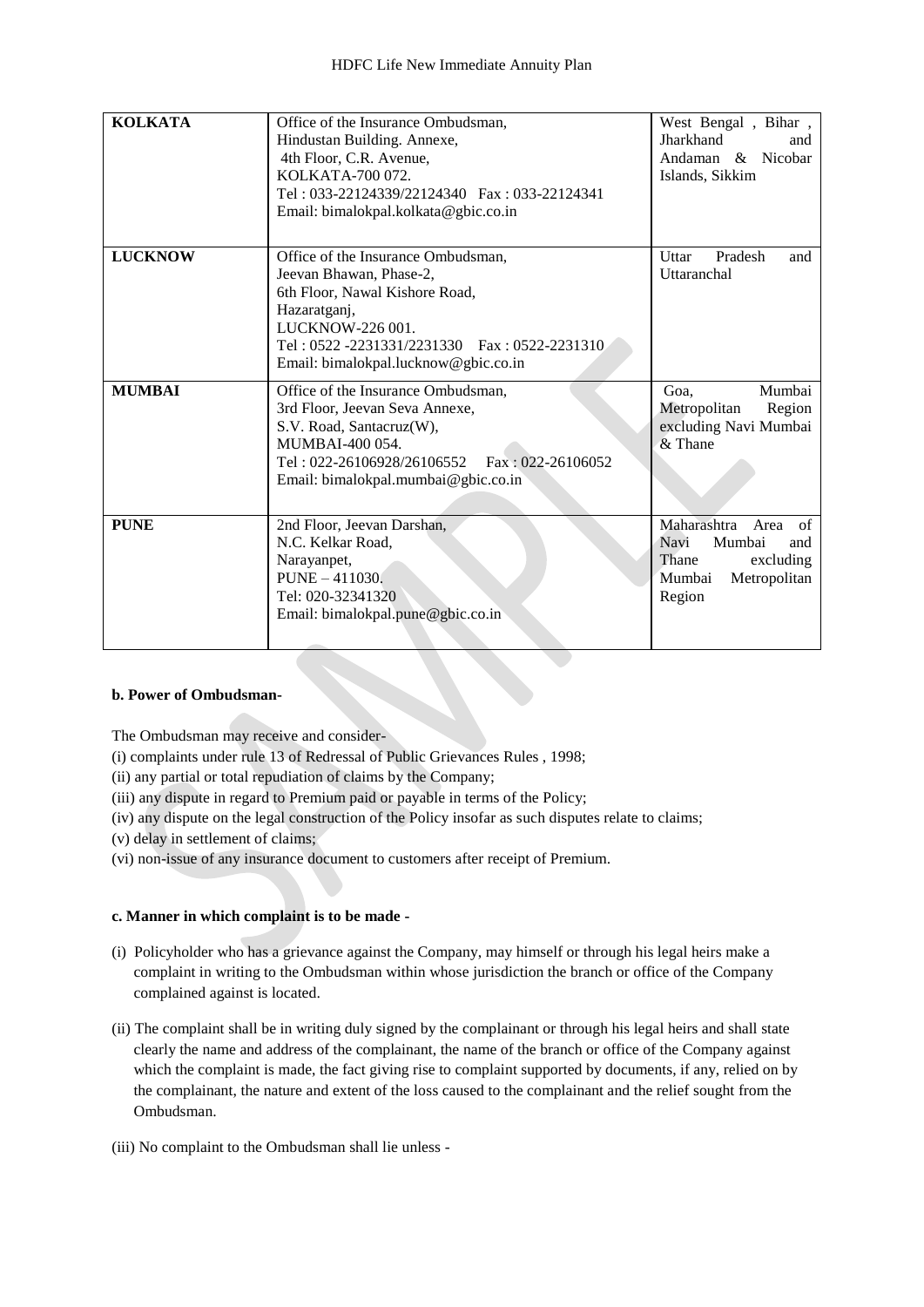[\(a\)](http://indiankanoon.org/doc/87794950/) The complainant had before making a complaint to the Ombudsman made a written representation to the Company named in the complaint and either the Company had rejected the complaint or the complainant had not received any reply within a period of one month after the Company received his representation or the complainant is not satisfied with the reply given to him by the Company;

[\(b\)](http://indiankanoon.org/doc/84880221/) The complaint is made not later than one year after the Company had rejected the representation or sent its final reply on the representation of the complainant; and

[\(c\)](http://indiankanoon.org/doc/116794480/) The complaint is not on the same subject-matter, for which any proceedings before any court, or Consumer Forum or arbitrator is pending or were so earlier.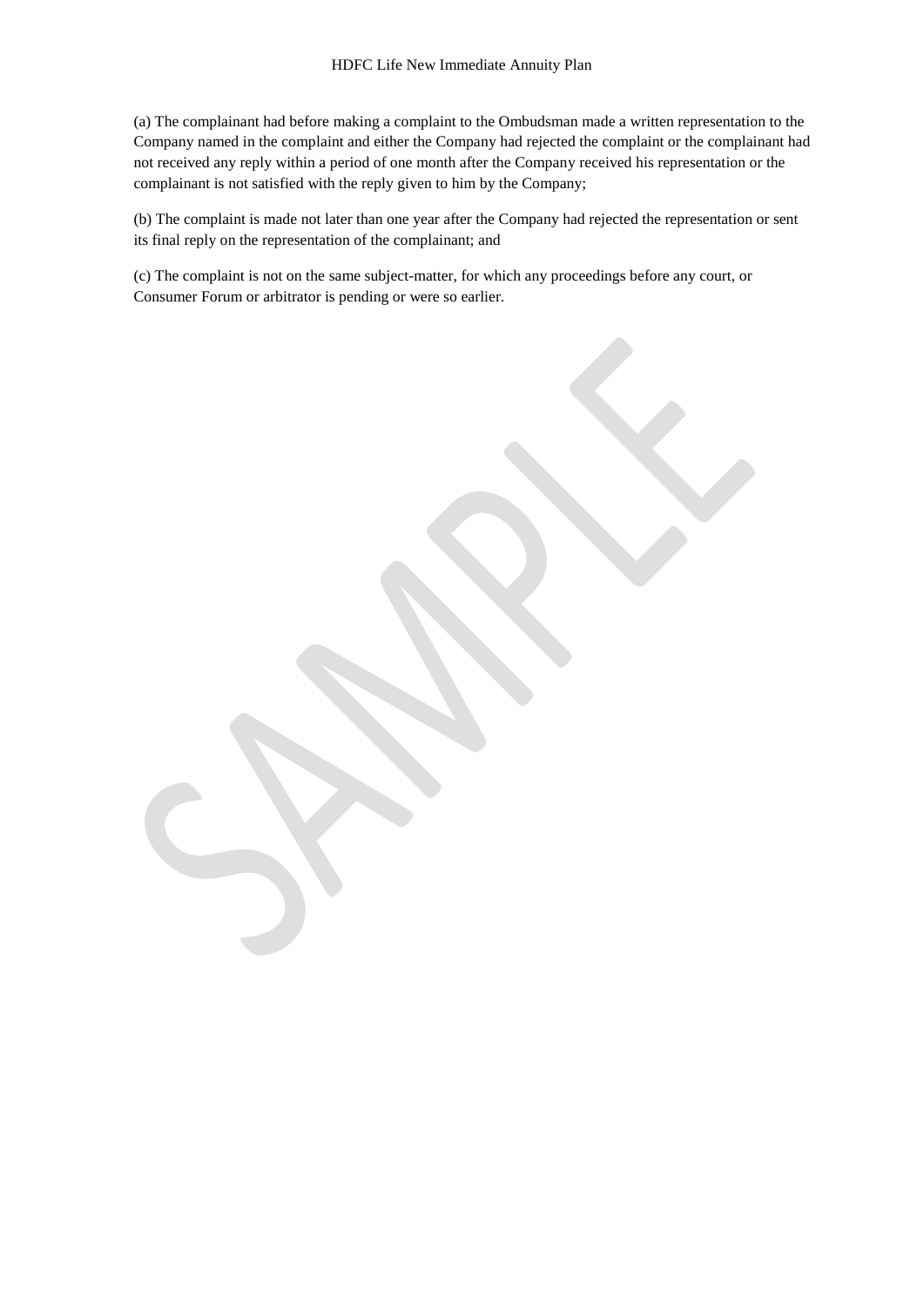#### **Annexure I**

#### **Section 39 - Nomination by policyholder**

Nomination of a life insurance Policy is as below in accordance with Section 39 of the Insurance Act, 1938 as amended by Insurance Laws (Amendment) Act, 2015 dated 23.03.2015. The extant provisions in this regard are as follows:

- 1) The policyholder of a life insurance on his own life may nominate a person or persons to whom money secured by the policy shall be paid in the event of his death.
- 2) Where the nominee is a minor, the policyholder may appoint any person to receive the money secured by the policy in the event of policyholder's death during the minority of the nominee. The manner of appointment to be laid down by the insurer.
- 3) Nomination can be made at any time before the maturity of the policy.
- 4) Nomination may be incorporated in the text of the policy itself or may be endorsed on the policy communicated to the insurer and can be registered by the insurer in the records relating to the policy.
- 5) Nomination can be cancelled or changed at any time before policy matures, by an endorsement or a further endorsement or a will as the case may be.
- 6) A notice in writing of Change or Cancellation of nomination must be delivered to the insurer for the insurer to be liable to such nominee. Otherwise, insurer will not be liable if a bonafide payment is made to the person named in the text of the policy or in the registered records of the insurer.
- 7) Fee to be paid to the insurer for registering change or cancellation of a nomination can be specified by the Authority through Regulations.
- 8) On receipt of notice with fee, the insurer should grant a written acknowledgement to the policyholder of having registered a nomination or cancellation or change thereof.
- 9) A transfer or assignment made in accordance with Section 38 shall automatically cancel the nomination except in case of assignment to the insurer or other transferee or assignee for purpose of loan or against security or its reassignment after repayment. In such case, the nomination will not get cancelled to the extent of insurer's or transferee's or assignee's interest in the policy. The nomination will get revived on repayment of the loan.
- 10) The right of any creditor to be paid out of the proceeds of any policy of life insurance shall not be affected by the nomination.
- 11) In case of nomination by policyholder whose life is insured, if the nominees die before the policyholder, the proceeds are payable to policyholder or his heirs or legal representatives or holder of succession certificate.
- 12) In case nominee(s) survive the person whose life is insured, the amount secured by the policy shall be paid to such survivor(s).
- 13) Where the policyholder whose life is insured nominates his (a) parents or (b) spouse or (c) children or (d) spouse and children (e) or any of them; the nominees are beneficially entitled to the amount payable by the insurer to the policyholder unless it is proved that policyholder could not have conferred such beneficial title on the nominee having regard to the nature of his title.
- 14) If nominee(s) die after the policyholder but before his share of the amount secured under the policy is paid, the share of the expired nominee(s) shall be payable to the heirs or legal representative of the nominee or holder of succession certificate of such nominee(s).
- 15) The provisions of sub-section 7 and 8 (13 and 14 above) shall apply to all life insurance policies maturing for payment after the commencement of Insurance Laws (Amendment) Act, 2015.
- 16) If policyholder dies after maturity but the proceeds and benefit of the policy has not been paid to him because of his death, his nominee(s) shall be entitled to the proceeds and benefit of the policy.
- 17) The provisions of Section 39 are not applicable to any life insurance policy to which Section 6 of Married Women's Property Act, 1874 applies or has at any time applied except where before or after Insurance Laws (Amendment) Act, 2015, a nomination is made in favour of spouse or children or spouse and children whether or not on the face of the policy it is mentioned that it is made under Section 39. Where nomination is intended to be made to spouse or children or spouse and children under Section 6 of MWP Act, it should be specifically mentioned on the policy. In such a case only, the provisions of Section 39 will not apply.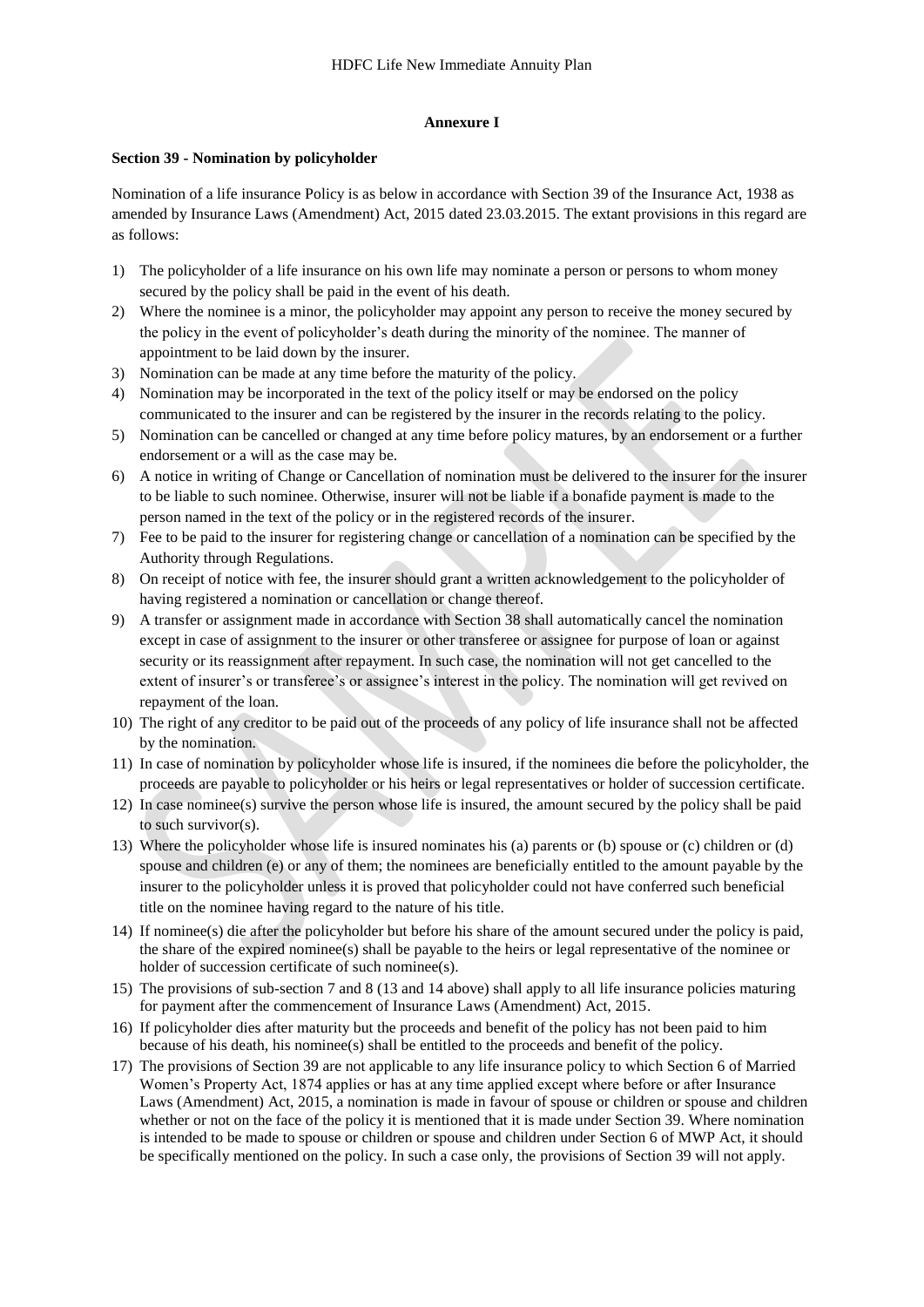*[Disclaimer: This is not a comprehensive list of amendments of Insurance Laws (Amendment) Act, 2015 and only a simplified version prepared for general information. Policy Holders are advised to refer to Insurance Laws (Amendment) Act, 2015 dated 23.03.2015 for complete and accurate details.]*

## **Annexure II**

#### **Section 45 – Policy shall not be called in question on the ground of mis-statement after three years**

Provisions regarding policy not being called into question in terms of Section 45 of the Insurance Act, 1938, as amended by Insurance Laws (Amendment) Act, 2015 dated 23.03.2015are as follows:

- 1) No Policy of Life Insurance shall be called in question on any ground whatsoever after expiry of 3 yrs from a. the date of issuance of policy or
	- b. the date of commencement of risk or
	- c. the date of revival of policy or
	- d. the date of rider to the policy
	- whichever is later.
- 2) On the ground of fraud, a policy of Life Insurance may be called in question within 3 years from
	- a. the date of issuance of policy or
	- b. the date of commencement of risk or
	- c. the date of revival of policy or
	- d. the date of rider to the policy
	- whichever is later.

For this, the insurer should communicate in writing to the insured or legal representative or nominee or assignees of insured, as applicable, mentioning the ground and materials on which such decision is based.

- 3) Fraud means any of the following acts committed by insured or by his agent, with the intent to deceive the insurer or to induce the insurer to issue a life insurance policy:
	- a. The suggestion, as a fact of that which is not true and which the insured does not believe to be true;
	- b. The active concealment of a fact by the insured having knowledge or belief of the fact;
	- c. Any other act fitted to deceive; and
	- d. Any such act or omission as the law specifically declares to be fraudulent.
- 4) Mere silence is not fraud unless, depending on circumstances of the case, it is the duty of the insured or his agent keeping silence to speak or silence is in itself equivalent to speak.
- 5) No Insurer shall repudiate a life insurance Policy on the ground of Fraud, if the Insured / beneficiary can prove that the misstatement was true to the best of his knowledge and there was no deliberate intention to suppress the fact or that such mis-statement of or suppression of material fact are within the knowledge of the insurer. Onus of disproving is upon the policyholder, if alive, or beneficiaries.
- 6) Life insurance Policy can be called in question within 3 years on the ground that any statement of or suppression of a fact material to expectancy of life of the insured was incorrectly made in the proposal or other document basis which policy was issued or revived or rider issued. For this, the insurer should communicate in writing to the insured or legal representative or nominee or assignees of insured, as applicable, mentioning the ground and materials on which decision to repudiate the policy of life insurance is based.
- 7) In case repudiation is on ground of mis-statement and not on fraud, the premium collected on policy till the date of repudiation shall be paid to the insured or legal representative or nominee or assignees of insured, within a period of 90 days from the date of repudiation.
- 8) Fact shall not be considered material unless it has a direct bearing on the risk undertaken by the insurer. The onus is on insurer to show that if the insurer had been aware of the said fact, no life insurance policy would have been issued to the insured.
- 9) The insurer can call for proof of age at any time if he is entitled to do so and no policy shall be deemed to be called in question merely because the terms of the policy are adjusted on subsequent proof of age of life